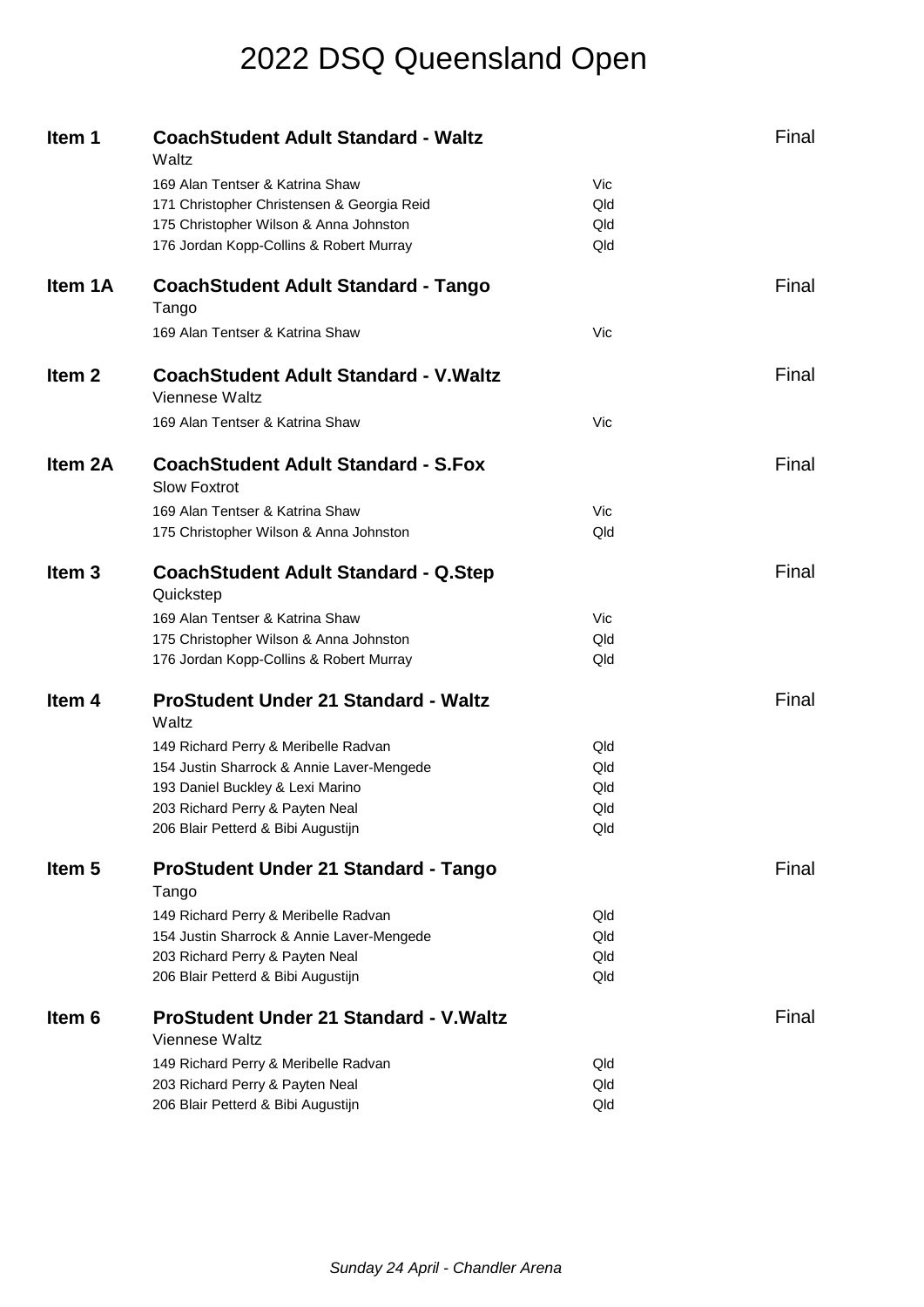| Item 7            | <b>ProStudent Under 21 Standard - S.Fox</b><br><b>Slow Foxtrot</b>          |            | Final |
|-------------------|-----------------------------------------------------------------------------|------------|-------|
|                   | 149 Richard Perry & Meribelle Radvan                                        | Qld        |       |
|                   | 154 Justin Sharrock & Annie Laver-Mengede                                   | Qld        |       |
|                   | 193 Daniel Buckley & Lexi Marino                                            | Qld        |       |
|                   | 203 Richard Perry & Payten Neal                                             | Qld        |       |
|                   | 206 Blair Petterd & Bibi Augustijn                                          | Qld        |       |
| Item <sub>8</sub> | <b>ProStudent Under 21 Standard - Q.Step</b><br>Quickstep                   |            | Final |
|                   | 149 Richard Perry & Meribelle Radvan                                        | Qld        |       |
|                   | 154 Justin Sharrock & Annie Laver-Mengede                                   | Qld        |       |
|                   | 193 Daniel Buckley & Lexi Marino                                            | Qld        |       |
|                   | 203 Richard Perry & Payten Neal                                             | Qld        |       |
|                   | 206 Blair Petterd & Bibi Augustijn                                          | Qld        |       |
| <b>Item 9AJ</b>   | <b>Masters 3 C Grade Standard</b><br>Waltz, Slow Foxtrot & Quickstep        |            | Final |
|                   | 91 Doug Truong & Helena Do                                                  | Qld        |       |
|                   | 101 Eric Chan & Sally Tong                                                  | Qld        |       |
| Item 10BJ         | <b>Masters 2 C Grade Standard</b>                                           |            | Final |
|                   | Waltz, Slow Foxtrot & Quickstep                                             |            |       |
|                   | 68 Keven Duddy & Claire Gilligan                                            | Qld        |       |
|                   | John Stalley & Karyn Burger<br>81.                                          | Qld        |       |
|                   | 83 David Fairbairn & Lemise Kassim                                          | Qld        |       |
| Item 11           | <b>Masters 2 B Grade Standard</b>                                           |            | Final |
|                   | Waltz, Tango, Slow Foxtrot & Quickstep                                      |            |       |
|                   | 76 Bruce Rigby & Tamy Taylor                                                | Qld        |       |
|                   | Ross Hall & Jillian Kelly<br>77                                             | Qld        |       |
|                   | 80 Ian Watt & Pauline Thompson                                              | Qld        |       |
| Item 12           | <b>Masters 3 B Grade Standard</b><br>Waltz, Tango, Slow Foxtrot & Quickstep |            | Final |
|                   | 86 Wilson Ng & Rosanna Ng                                                   | <b>NSW</b> |       |
|                   | 104 Scott McLeish & Jennifer Oehl                                           | Qld        |       |
|                   | 107 Michael Hanrahan & Margarete Cherrie                                    | Qld        |       |
|                   | 108 Ramon Ryan & Catherine Ryan                                             | <b>NSW</b> |       |
|                   | 119 Gerald Victor & Kathleen Victor                                         | Qld        |       |
| Item 13A          | <b>CoachStudent Masters 3 New Vogue - Swi.W</b><br><b>Swing Waltz</b>       |            | Final |
|                   | 160 John Marinos & Pam Bradford                                             | Qld        |       |
| Item 14B          | CoachStudent Under 21 New Vogue - Swi.W<br><b>Swing Waltz</b>               |            | Final |
|                   | 170 Rhett Salmon & Kendall Ranger                                           | <b>NSW</b> |       |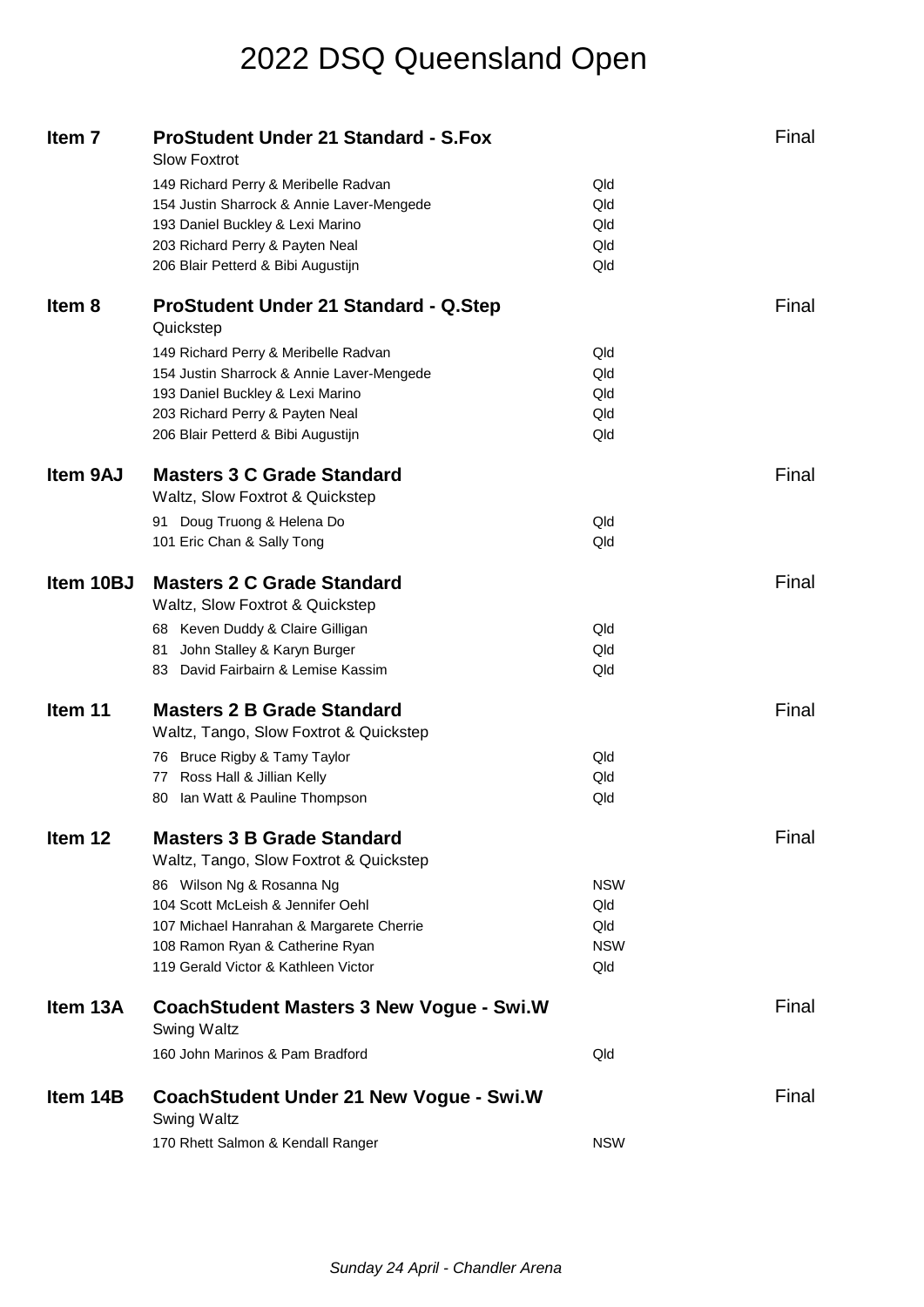| Item 15A           | <b>CoachStudent Masters 3 New Vogue - B.Blue</b><br><b>Barclay Blues</b>             |            | Final |
|--------------------|--------------------------------------------------------------------------------------|------------|-------|
|                    | 157 John Marinos & Julie-Anne Baillie                                                | Qld        |       |
| Item 16B           | <b>CoachStudent Adult New Vogue - B.Blues</b><br><b>Barclay Blues</b>                |            | Final |
|                    | 172 Christopher Christensen & Kyra Peters                                            | Qld        |       |
| Item 17A           | CoachStudent Masters 3 New Vogue - Car.<br>Carousel                                  |            | Final |
|                    | 158 John Marinos & Margo Costello                                                    | Qld        |       |
| Item 18B           | <b>CoachStudent Adult New Vogue - Car.</b><br>Carousel                               |            | Final |
|                    | 171 Christopher Christensen & Georgia Reid                                           | Qld        |       |
| Item 19            | <b>CoachStudent Masters 3 New Vogue - Twi.W</b><br><b>Twilight Waltz</b>             |            | Final |
|                    | 160 John Marinos & Pam Bradford                                                      | Qld        |       |
| Item 20A           | <b>Under 21 C Grade New Vogue</b><br>Twilight Waltz, Barclay Blues & Tango Terrific  |            | Final |
|                    | 23 Valentino Salvador & Tiana Stalley                                                | Qld        |       |
| Item 21B           | <b>Masters 3 C Grade New Vogue</b><br>Twilight Waltz, Barclay Blues & Tango Terrific |            | Final |
|                    | 104 Scott McLeish & Jennifer Oehl                                                    | Qld        |       |
| Item 22C           | <b>Masters 2 C Grade New Vogue</b><br>Twilight Waltz, Barclay Blues & Tango Terrific |            | Final |
|                    | 68 Keven Duddy & Claire Gilligan<br>83 David Fairbairn & Lemise Kassim               | Qld<br>Qld |       |
| Item <sub>23</sub> | <b>Masters 1 C Grade New Vogue</b><br>Twilight Waltz, Barclay Blues & Tango Terrific |            | Final |
|                    | 55 Calvin King & Venetia Zantuck                                                     | Tas        |       |
|                    | Noel Boxer & Sarah Windsor<br>56.<br>Gavin Hall & Jeanie Hall<br>67.                 | Qld<br>Qld |       |
|                    | 118 Robert Court & Amy Doyle                                                         | Qld        |       |
| Item 24            | <b>Adult C Grade New Vogue</b>                                                       |            | Final |
|                    | Twilight Waltz, Barclay Blues & Tango Terrific                                       |            |       |
|                    | 34 Renn Hunt & Jane McGuire                                                          | Qld        |       |
|                    | 39 Adam Lazzaroni & Belinda Smith                                                    | Qld        |       |
|                    | Mitchell Jackson & Leilani Fisher<br>42                                              | Qld<br>Qld |       |
|                    | 46 James Rigby & Olivia Fowke                                                        |            |       |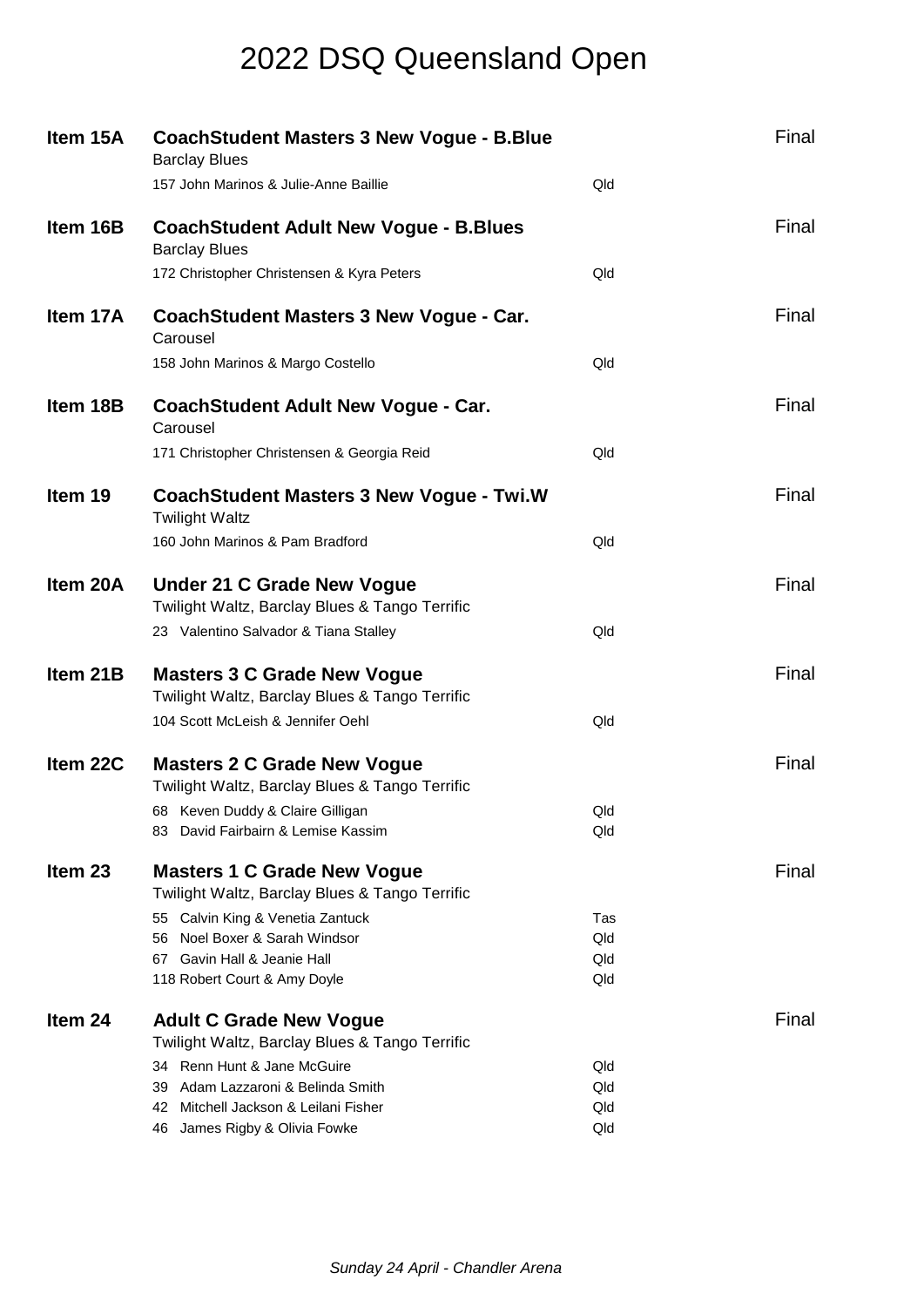| Item 25            | <b>CoachStudent Under 21 Standard - Waltz</b><br>Waltz                 |            | Final |
|--------------------|------------------------------------------------------------------------|------------|-------|
|                    | 166 Ronan Aston & Zoe Allen                                            | Qld        |       |
|                    | 167 Christopher Wilson & Ashlee Davey                                  | Qld        |       |
|                    | 168 Ronan Aston & Piper Aston                                          | Qld        |       |
|                    | 170 Rhett Salmon & Kendall Ranger                                      | <b>NSW</b> |       |
| Item 26            | <b>CoachStudent Under 21 Standard - Tango</b><br>Tango                 |            | Final |
|                    | 166 Ronan Aston & Zoe Allen                                            | Qld        |       |
| Item <sub>27</sub> | <b>CoachStudent Under 21 Standard - V. Waltz</b><br>Viennese Waltz     |            | Final |
|                    | 168 Ronan Aston & Piper Aston                                          | Qld        |       |
| Item 28            | <b>CoachStudent Under 21 Standard - S.Fox</b><br><b>Slow Foxtrot</b>   |            | Final |
|                    | 166 Ronan Aston & Zoe Allen                                            | Qld        |       |
|                    | 167 Christopher Wilson & Ashlee Davey                                  | Qld        |       |
| Item <sub>29</sub> | CoachStudent Under 21 Standard - Q.Step<br>Quickstep                   |            | Final |
|                    | 167 Christopher Wilson & Ashlee Davey                                  | Qld        |       |
|                    | 168 Ronan Aston & Piper Aston                                          | Qld        |       |
| Item 30            | <b>ProStudent Adult Standard - Waltz</b><br>Waltz                      |            | Final |
|                    | 139 Natalie Perry & Siu Mo Zephyr Yip                                  | Qld        |       |
|                    | 140 Richard Perry & Karen Chan                                         | Qld        |       |
|                    | 143 Richard Perry & Kirra McDonald                                     | Qld        |       |
|                    | 150 Kevin Morellini & Joli Cranitch                                    | Qld        |       |
|                    | 189 Peter Beardsley & Amanda Martin                                    | Qld        |       |
|                    | 203 Richard Perry & Payten Neal                                        | Qld        |       |
| Item 31            | <b>ProStudent Adult Standard - Tango</b><br>Tango                      |            | Final |
|                    | 139 Natalie Perry & Siu Mo Zephyr Yip                                  | Qld        |       |
|                    | 140 Richard Perry & Karen Chan                                         | Qld        |       |
|                    | 143 Richard Perry & Kirra McDonald                                     | Qld        |       |
|                    | 150 Kevin Morellini & Joli Cranitch                                    | Qld        |       |
|                    | 189 Peter Beardsley & Amanda Martin<br>203 Richard Perry & Payten Neal | Qld<br>Qld |       |
| Item <sub>32</sub> | <b>ProStudent Adult Standard - V. Waltz</b>                            |            | Final |
|                    | Viennese Waltz                                                         |            |       |
|                    | 139 Natalie Perry & Siu Mo Zephyr Yip                                  | Qld        |       |
|                    | 140 Richard Perry & Karen Chan                                         | Qld        |       |
|                    | 143 Richard Perry & Kirra McDonald                                     | Qld        |       |
|                    |                                                                        |            |       |
|                    | 150 Kevin Morellini & Joli Cranitch                                    | Qld        |       |
|                    | 189 Peter Beardsley & Amanda Martin<br>203 Richard Perry & Payten Neal | Qld<br>Qld |       |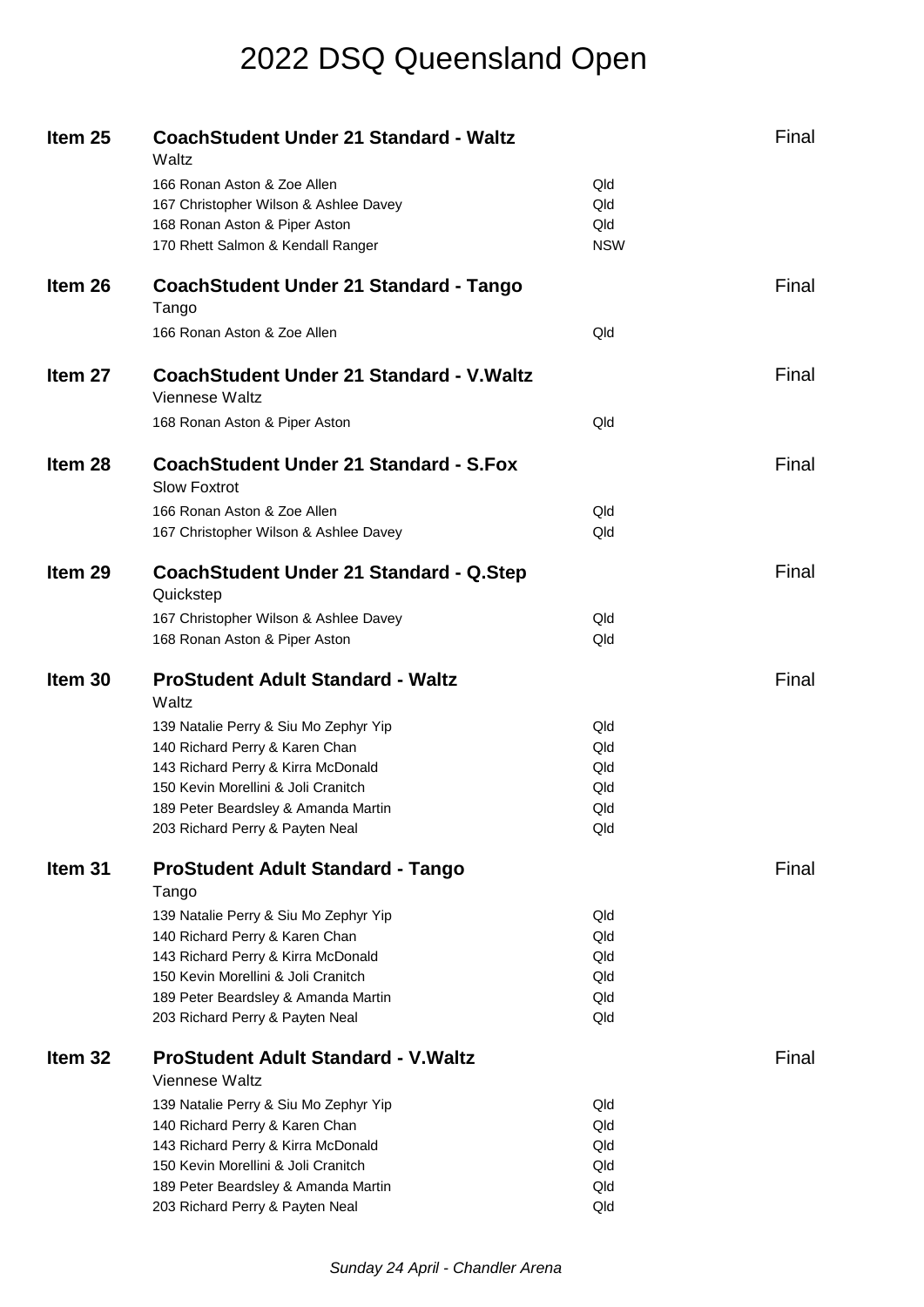| Item <sub>33</sub> | <b>ProStudent Adult Standard - S.Fox</b><br><b>Slow Foxtrot</b>          |                               | Final |
|--------------------|--------------------------------------------------------------------------|-------------------------------|-------|
|                    | 139 Natalie Perry & Siu Mo Zephyr Yip                                    | Qld                           |       |
|                    | 140 Richard Perry & Karen Chan                                           | Qld                           |       |
|                    | 143 Richard Perry & Kirra McDonald                                       | Qld                           |       |
|                    | 150 Kevin Morellini & Joli Cranitch                                      | Qld                           |       |
|                    | 203 Richard Perry & Payten Neal                                          | Qld                           |       |
|                    |                                                                          |                               |       |
| Item 34            | <b>ProStudent Adult Standard - Q.Step</b><br>Quickstep                   |                               | Final |
|                    | 139 Natalie Perry & Siu Mo Zephyr Yip                                    | Qld                           |       |
|                    | 140 Richard Perry & Karen Chan                                           | Qld                           |       |
|                    | 143 Richard Perry & Kirra McDonald                                       | Qld                           |       |
|                    | 150 Kevin Morellini & Joli Cranitch                                      | Qld                           |       |
|                    | 203 Richard Perry & Payten Neal                                          | Qld                           |       |
| Item 35            | <b>Masters 2 Open Standard</b>                                           | Round 1 - Recall 12 / 2 Heats |       |
|                    | Waltz, Tango, Viennese Waltz, Slow Foxtrot & Quickstep                   |                               | To 88 |
|                    | 69 Bob Chalkley & Jenny Fenton                                           | Qld                           |       |
|                    | Alan McAuliffe & Sharyn McAuliffe<br>71                                  | Vic                           |       |
|                    | James Luo & Sarah Zhu<br>74                                              | <b>NSW</b>                    |       |
|                    | 76 Bruce Rigby & Tamy Taylor                                             | Qld                           |       |
|                    | 77 Ross Hall & Jillian Kelly                                             | Qld                           |       |
|                    | 80 Ian Watt & Pauline Thompson                                           | Qld                           |       |
|                    | 84 Joe Guan & Jenny Zhu                                                  | Vic                           |       |
|                    | 85 Martin Cronin & Anna Thomas                                           | Qld                           |       |
|                    | 86 Wilson Ng & Rosanna Ng                                                | <b>NSW</b>                    |       |
|                    | 89 Michael Ramsden & Christine Pollock                                   | Qld                           |       |
|                    | 90 Hiroyuki Takeuchi & Mayumi Takeuchi                                   | <b>NSW</b>                    |       |
|                    | 92 Douglas Rolfe & Sheree Rolfe                                          | Qld                           |       |
|                    | Martin Sillence & Marilyn James<br>94                                    | Qld                           |       |
|                    | Terence Wyatt & Tracey Wyatt<br>96                                       | Qld                           |       |
|                    | 98 Chris Ruttley & Jacqueline Singh                                      | <b>NSW</b>                    |       |
|                    | 110 Darren Day & Rebecca Barlow                                          | <b>NSW</b>                    |       |
|                    | 111 Pablo Andlovec & Dendra Cole                                         | Qld                           |       |
|                    | 115 Michael O'Reilly & Lilly Huang                                       | <b>NSW</b>                    |       |
|                    | 117 Kassie Naicker & Naumee Naicker                                      | <b>SA</b>                     |       |
| Item 36            | <b>CoachStudent Masters 1 New Vogue - Swi.W</b><br>Swing Waltz           |                               | Final |
|                    | 165 Kaliah Webb & John Thomas                                            | Qld                           |       |
| Item 37            | <b>CoachStudent Masters 1 New Vogue - B.Blue</b><br><b>Barclay Blues</b> |                               | Final |
|                    | 165 Kaliah Webb & John Thomas                                            | Qld                           |       |
| Item 38            | <b>CoachStudent Masters 1 New Vogue - LaBom</b><br>La Bomba              |                               | Final |
|                    | 165 Kaliah Webb & John Thomas                                            | Qld                           |       |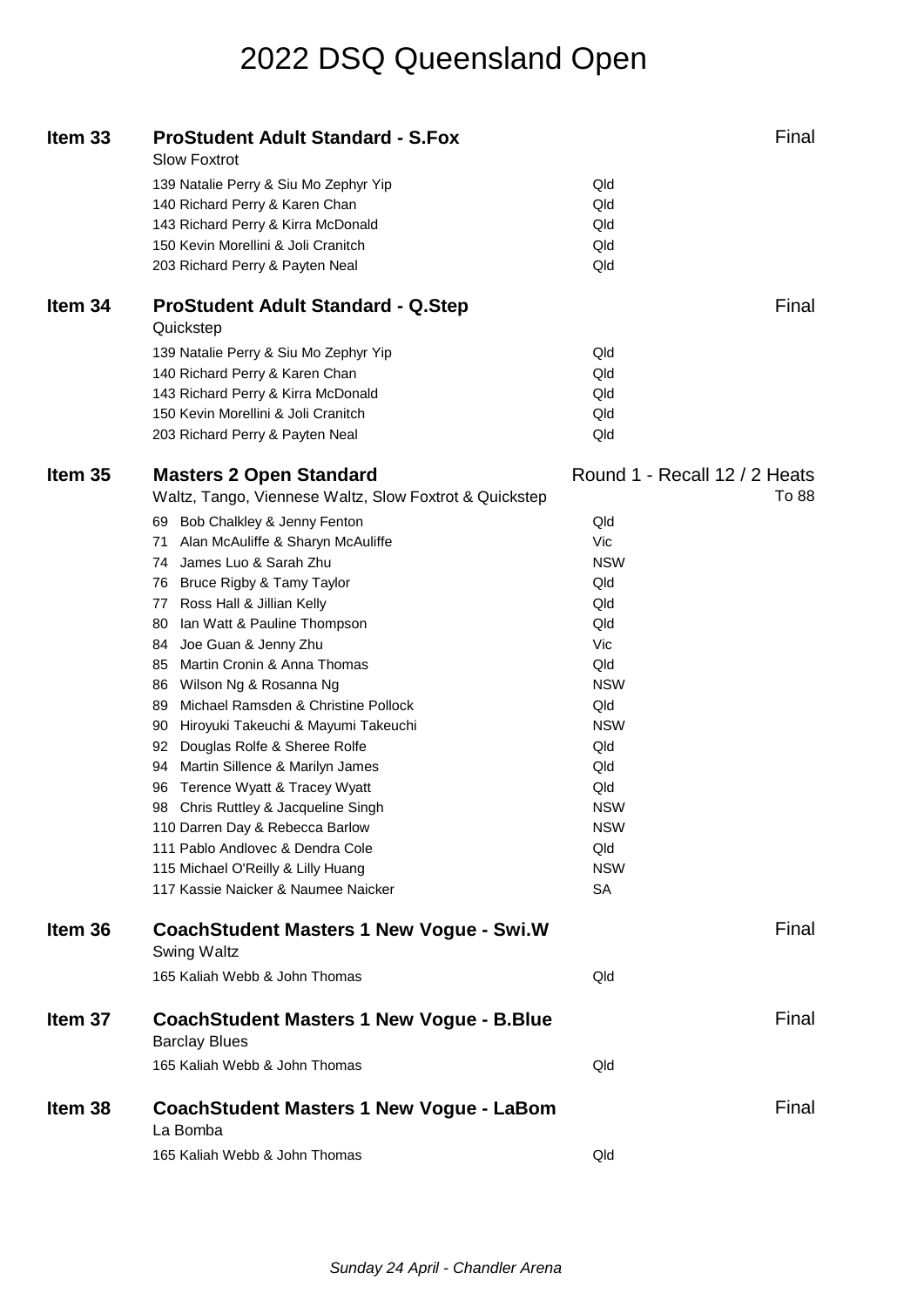| Item 39A  | <b>CoachStudent Masters 2 New Vogue - Car.</b><br>Carousel                                     |            | Final |
|-----------|------------------------------------------------------------------------------------------------|------------|-------|
|           | 163 Rhett Salmon & Maxine Cowey                                                                | Qld        |       |
| Item 40B  | <b>CoachStudent Masters 1 New Vogue - Car.</b><br>Carousel                                     |            | Final |
|           | 165 Kaliah Webb & John Thomas                                                                  | Qld        |       |
| Item 41   | <b>CoachStudent Masters 1 New Vogue - Twi.W</b><br><b>Twilight Waltz</b>                       |            | Final |
|           | 165 Kaliah Webb & John Thomas                                                                  | Qld        |       |
| Item 42AJ | <b>Adult B Grade New Vogue</b><br>Twilight Waltz, Carousel, Tango Terrific & Lucille Waltz     |            | Final |
|           | 27 James Carvalho & Rachael Day                                                                | <b>NSW</b> |       |
| Item 43BJ | <b>Masters 2 B Grade New Vogue</b><br>Twilight Waltz, Carousel, Tango Terrific & Lucille Waltz |            | Final |
|           | 76 Bruce Rigby & Tamy Taylor<br>80 Ian Watt & Pauline Thompson                                 | Qld<br>Qld |       |
|           |                                                                                                |            |       |
| Item 44CJ | <b>Masters 3 B Grade New Vogue</b><br>Twilight Waltz, Carousel, Tango Terrific & Lucille Waltz |            | Final |
|           | 86 Wilson Ng & Rosanna Ng                                                                      | <b>NSW</b> |       |
|           | 107 Michael Hanrahan & Margarete Cherrie                                                       | Qld        |       |
|           |                                                                                                |            |       |
| Item 45   | <b>CoachStudent Masters 3 Standard - Waltz</b><br>Waltz                                        |            | Final |
|           | 157 John Marinos & Julie-Anne Baillie                                                          | Qld        |       |
|           | 158 John Marinos & Margo Costello                                                              | Qld        |       |
|           | 160 John Marinos & Pam Bradford<br>162 Marina Hirose & Chrisopher lentile                      | Qld<br>Qld |       |
|           | 174 Alan Tentser & Julie Smith                                                                 | Vic        |       |
| Item 46   | <b>CoachStudent Masters 3 Standard - Tango</b><br>Tango                                        |            | Final |
|           | 158 John Marinos & Margo Costello                                                              | Qld        |       |
|           | 161 John Marinos & Glenda Chaplyn                                                              | Qld        |       |
|           | 162 Marina Hirose & Chrisopher lentile<br>174 Alan Tentser & Julie Smith                       | Qld<br>Vic |       |
| Item 47   | <b>CoachStudent Masters 3 Standard - S.Fox</b><br><b>Slow Foxtrot</b>                          |            | Final |
|           | 157 John Marinos & Julie-Anne Baillie                                                          | Qld        |       |
|           | 158 John Marinos & Margo Costello                                                              | Qld        |       |
|           | 160 John Marinos & Pam Bradford                                                                | Qld        |       |
|           | 174 Alan Tentser & Julie Smith                                                                 | Vic        |       |
| Item 48   | <b>CoachStudent Masters 3 Standard - Q.Step</b><br>Quickstep<br>174 Alan Tentser & Julie Smith | Vic        | Final |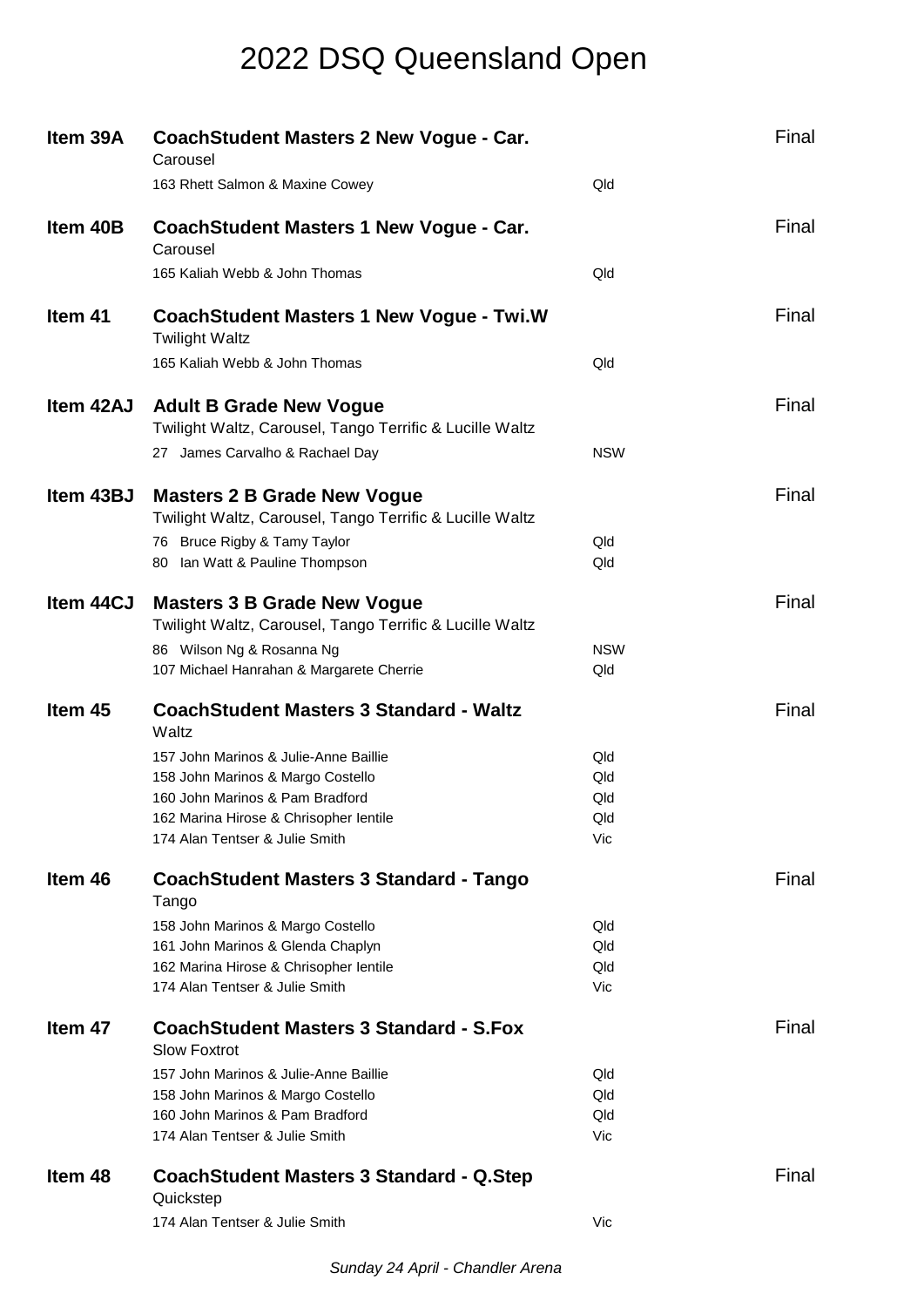| Item 49 | <b>ProStudent Masters 1 Standard - Waltz</b><br>Waltz               |     | Final |
|---------|---------------------------------------------------------------------|-----|-------|
|         | 141 Richard Perry & Michelle Cummins                                | Qld |       |
|         | 181 Rhett Salmon & Karyn Constable                                  | Qld |       |
|         | 190 Peter Beardsley & Leasa Baldwin                                 | Qld |       |
|         | 195 Richard Perry & Fiona McIver                                    | Qld |       |
|         | 197 Richard Perry & Joanne Edwards                                  | Qld |       |
|         | 200 Peter Beardsley & Lorraine Kopp                                 | Qld |       |
| Item 50 | <b>ProStudent Masters 1 Standard - Tango</b>                        |     | Final |
|         | Tango                                                               |     |       |
|         | 141 Richard Perry & Michelle Cummins                                | Qld |       |
|         | 181 Rhett Salmon & Karyn Constable                                  | Qld |       |
|         | 190 Peter Beardsley & Leasa Baldwin                                 | Qld |       |
|         | 195 Richard Perry & Fiona McIver                                    | Qld |       |
|         | 197 Richard Perry & Joanne Edwards                                  | Qld |       |
|         | 200 Peter Beardsley & Lorraine Kopp                                 | Qld |       |
| Item 51 | <b>ProStudent Masters 1 Standard - V. Waltz</b>                     |     | Final |
|         | Viennese Waltz                                                      |     |       |
|         | 141 Richard Perry & Michelle Cummins                                | Qld |       |
|         | 181 Rhett Salmon & Karyn Constable                                  | Qld |       |
|         | 190 Peter Beardsley & Leasa Baldwin                                 | Qld |       |
|         | 195 Richard Perry & Fiona McIver                                    | Qld |       |
|         | 197 Richard Perry & Joanne Edwards                                  | Qld |       |
| Item 52 | <b>ProStudent Masters 1 Standard - S.Fox</b><br><b>Slow Foxtrot</b> |     | Final |
|         | 141 Richard Perry & Michelle Cummins                                | Qld |       |
|         | 181 Rhett Salmon & Karyn Constable                                  | Qld |       |
|         | 190 Peter Beardsley & Leasa Baldwin                                 | Qld |       |
|         | 195 Richard Perry & Fiona McIver                                    | Qld |       |
|         | 197 Richard Perry & Joanne Edwards                                  | Qld |       |
|         | 200 Peter Beardsley & Lorraine Kopp                                 | Qld |       |
| Item 53 | <b>ProStudent Masters 1 Standard - Q.Step</b>                       |     | Final |
|         | Quickstep                                                           |     |       |
|         | 141 Richard Perry & Michelle Cummins                                | Qld |       |
|         | 181 Rhett Salmon & Karyn Constable                                  | Qld |       |
|         | 195 Richard Perry & Fiona McIver                                    | Qld |       |
|         | 197 Richard Perry & Joanne Edwards                                  | Qld |       |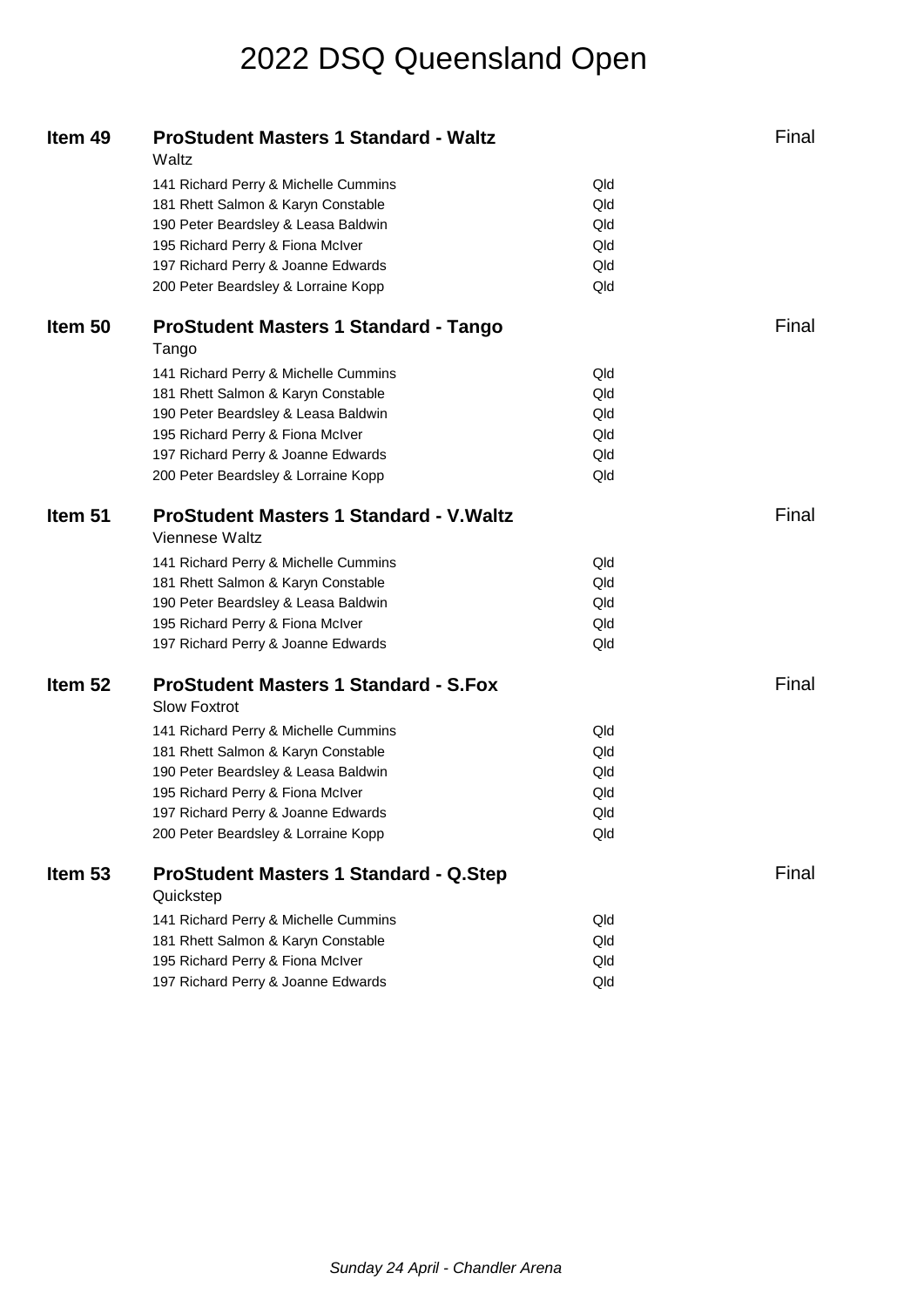| Item 54  | <b>Masters 3 Open Standard</b>                         | Round 1 - Recall 12 / 2 Heats |
|----------|--------------------------------------------------------|-------------------------------|
|          | Waltz, Tango, Slow Foxtrot & Quickstep                 | To 107                        |
|          | 85 Martin Cronin & Anna Thomas                         | Qld                           |
|          | Wilson Ng & Rosanna Ng<br>86                           | <b>NSW</b>                    |
|          | 87 Geoffrey Densley & Jennifer Densley                 | <b>NSW</b>                    |
|          | 88 Ian Belz & Roslyn Belz                              | Qld                           |
|          | 89 Michael Ramsden & Christine Pollock                 | Qld                           |
|          | 90 Hiroyuki Takeuchi & Mayumi Takeuchi                 | <b>NSW</b>                    |
|          | 92 Douglas Rolfe & Sheree Rolfe                        | Qld                           |
|          | 93 Grantly Searle & Petrina Searle                     | Qld                           |
|          | 94 Martin Sillence & Marilyn James                     | Qld                           |
|          | 96 Terence Wyatt & Tracey Wyatt                        | Qld                           |
|          | 98 Chris Ruttley & Jacqueline Singh                    | <b>NSW</b>                    |
|          | 102 Walter Nock & Lorraine Ladewig                     | Qld                           |
|          | 104 Scott McLeish & Jennifer Oehl                      | Qld                           |
|          | 105 Duncan Meyer & Glenda Jacobs                       | Qld                           |
|          | 107 Michael Hanrahan & Margarete Cherrie               | Qld                           |
|          | 113 Peter Djumisic & Ann Tucker                        | Qld                           |
|          | 115 Michael O'Reilly & Lilly Huang                     | <b>NSW</b>                    |
|          | 116 Ivan Ciurlino & Elizabeth Ciurlino                 | Vic                           |
|          | 119 Gerald Victor & Kathleen Victor                    | Qld                           |
| Item 55  | <b>Masters 1 Open Standard</b>                         | Round 1 - Recall 12 / 2 Heats |
|          | Waltz, Tango, Viennese Waltz, Slow Foxtrot & Quickstep | To 106                        |
|          | 56 Noel Boxer & Sarah Windsor                          | Qld                           |
|          | 57 Lester Skorka & Belinda Bischa                      | Qld                           |
|          | 62 Jamie Rach & Emma Ellul                             | Qld                           |
|          | 63 Christopher Paterson & Robyn Paterson               | Qld                           |
|          | 65 Anthony Adams & Lisa Stephens                       | Qld                           |
|          | 69 Bob Chalkley & Jenny Fenton                         | Qld                           |
|          | 71 Alan McAuliffe & Sharyn McAuliffe                   | Vic                           |
|          | 74 James Luo & Sarah Zhu                               | <b>NSW</b>                    |
|          | 76 Bruce Rigby & Tamy Taylor                           | Qld                           |
|          | 84 Joe Guan & Jenny Zhu                                | Vic                           |
|          | 109 David Kroning & Sandra Kroning                     | Qld                           |
|          | 110 Darren Day & Rebecca Barlow                        | <b>NSW</b>                    |
|          | 111 Pablo Andlovec & Dendra Cole                       | Qld                           |
|          |                                                        |                               |
| Item 56A | <b>ProStudent Masters 3 New Vogue - Swi.W</b>          | Final                         |
|          | <b>Swing Waltz</b>                                     |                               |
|          | 138 Peter Beardsley & Michelle Ong                     | Qld                           |
| Item 57B | <b>ProStudent Under 21 New Vogue - Swi.W</b>           | Final                         |
|          | Swing Waltz                                            |                               |
|          | 126 Rhett Salmon & Charlee Cowey                       | Qld                           |
|          | 193 Daniel Buckley & Lexi Marino                       | Qld                           |
| Item 58A | <b>ProStudent Masters 3 New Vogue - B.Blues</b>        | Final                         |
|          | <b>Barclay Blues</b>                                   |                               |
|          | 138 Peter Beardsley & Michelle Ong                     | Qld                           |
|          | 207 Kelly Friswell & John Friswell                     | Qld                           |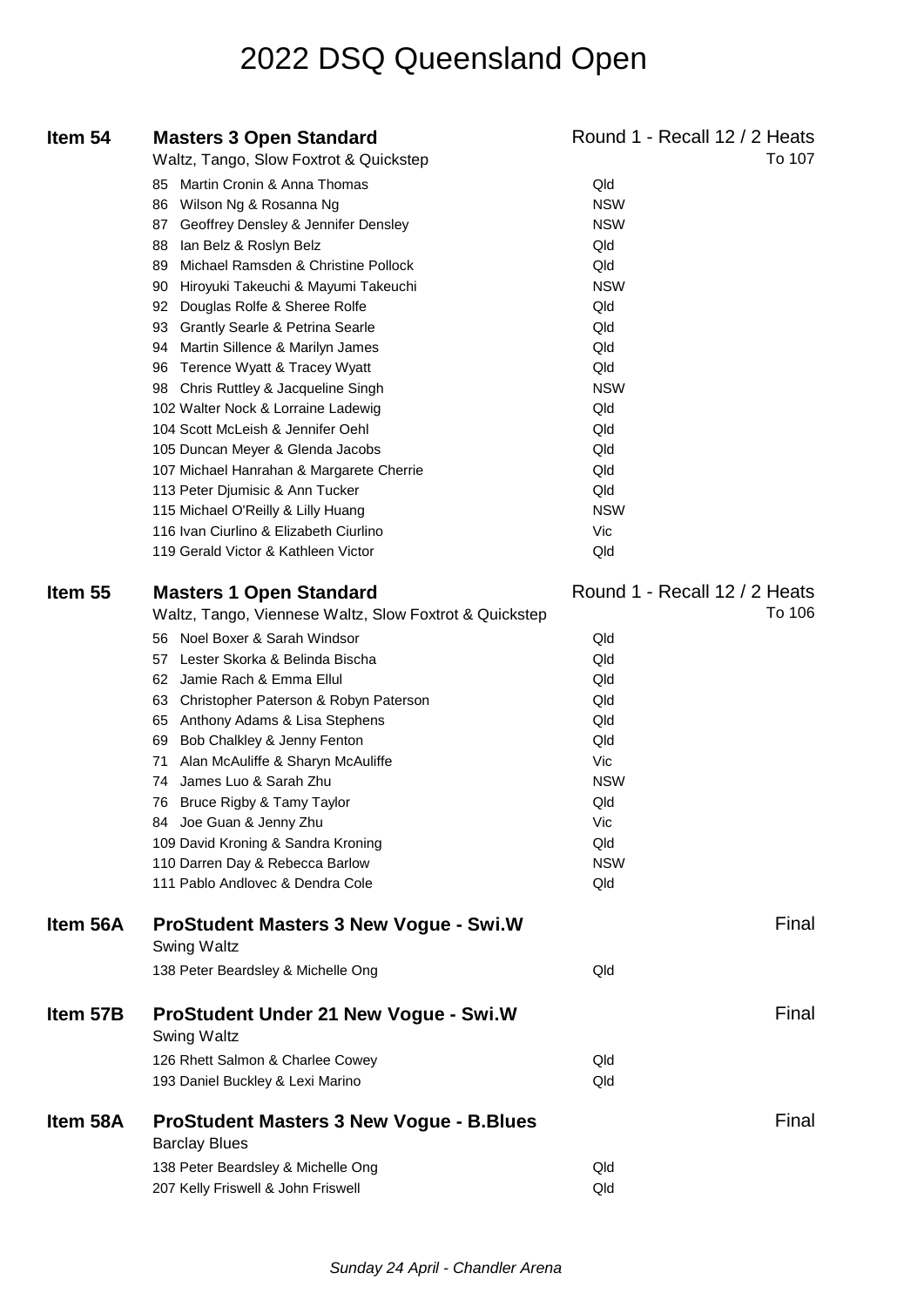| Item 59B | <b>ProStudent Under 21 New Vogue - B.Blues</b><br><b>Barclay Blues</b>  |     | Final |
|----------|-------------------------------------------------------------------------|-----|-------|
|          | 126 Rhett Salmon & Charlee Cowey                                        | Qld |       |
| Item 60C | <b>ProStudent Masters 2 New Vogue - B.Blues</b><br><b>Barclay Blues</b> |     | Final |
|          | 141 Richard Perry & Michelle Cummins                                    | Qld |       |
| Item 61A | <b>ProStudent Masters 3 New Vogue - LaBom</b><br>La Bomba               |     | Final |
|          | 138 Peter Beardsley & Michelle Ong                                      | Qld |       |
|          | 207 Kelly Friswell & John Friswell                                      | Qld |       |
| Item 62B | <b>ProStudent Masters 2 New Vogue - LaBom</b><br>La Bomba               |     | Final |
|          | 141 Richard Perry & Michelle Cummins                                    | Qld |       |
| Item 63A | ProStudent Masters 3 New Vogue - Car.<br>Carousel                       |     | Final |
|          | 138 Peter Beardsley & Michelle Ong                                      | Qld |       |
|          | 207 Kelly Friswell & John Friswell                                      | Qld |       |
| Item 64B | ProStudent Masters 2 New Vogue - Car.<br>Carousel                       |     | Final |
|          | 141 Richard Perry & Michelle Cummins                                    | Qld |       |
| Item 65C | ProStudent Under 21 New Vogue - Car.<br>Carousel                        |     | Final |
|          | 126 Rhett Salmon & Charlee Cowey                                        | Qld |       |
|          | 193 Daniel Buckley & Lexi Marino                                        | Qld |       |
| Item 66A | <b>ProStudent Masters 3 New Vogue - Twi.W</b><br><b>Twilight Waltz</b>  |     | Final |
|          | 138 Peter Beardsley & Michelle Ong                                      | Qld |       |
| Item 67B | ProStudent Under 21 New Vogue - Twi.W<br><b>Twilight Waltz</b>          |     | Final |
|          | 126 Rhett Salmon & Charlee Cowey                                        | Qld |       |
|          | 193 Daniel Buckley & Lexi Marino                                        | Qld |       |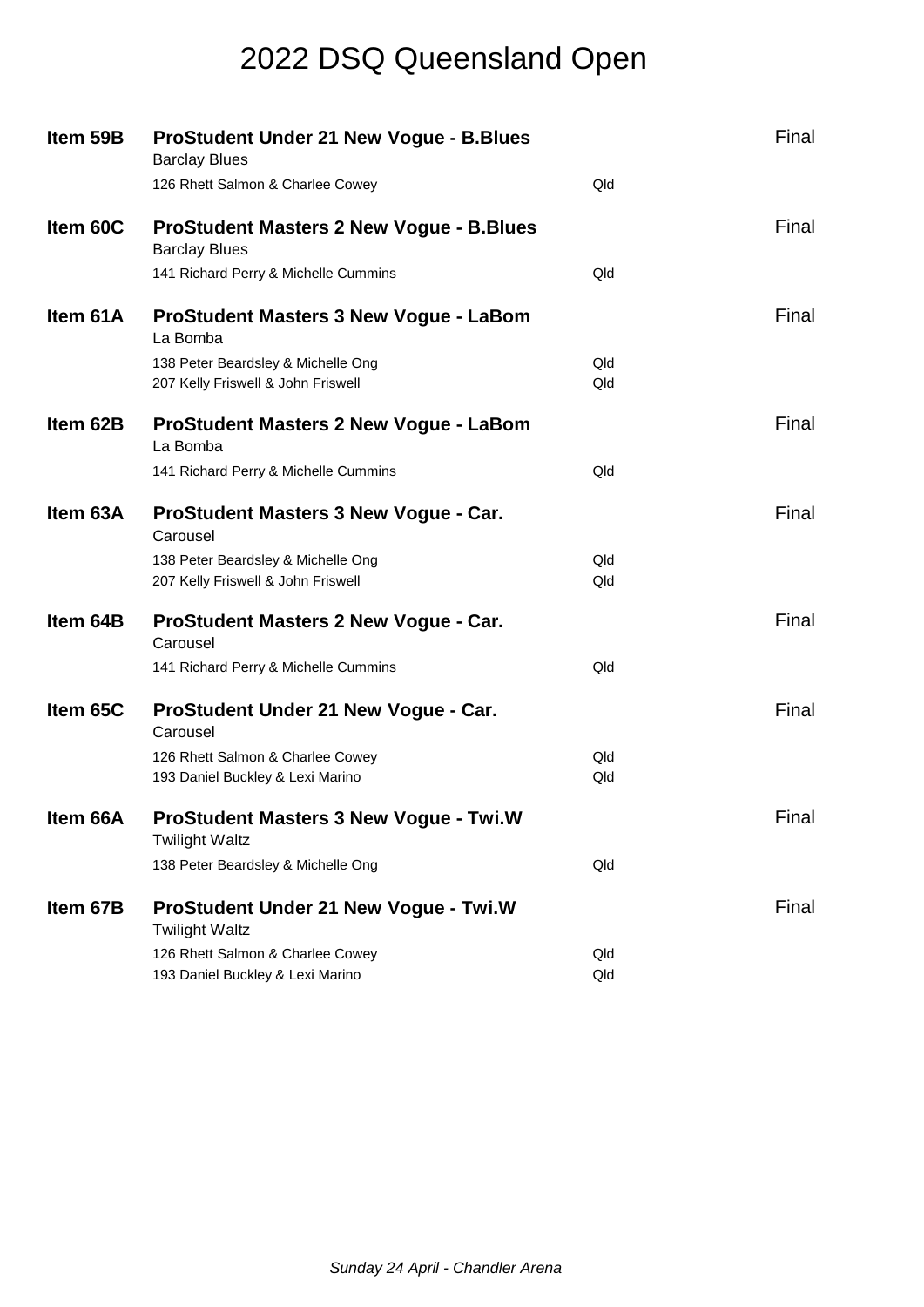| Item 68  | <b>Masters 3 Open New Vogue</b>                                                               | Semi - Recall 6 / 1 Heat |
|----------|-----------------------------------------------------------------------------------------------|--------------------------|
|          | Barclay Blues, La Bomba, Carousel & Lucille Waltz                                             | To 170                   |
|          | 86 Wilson Ng & Rosanna Ng                                                                     | <b>NSW</b>               |
|          | 89 Michael Ramsden & Christine Pollock                                                        | Qld                      |
|          | 90 Hiroyuki Takeuchi & Mayumi Takeuchi                                                        | <b>NSW</b>               |
|          | 92 Douglas Rolfe & Sheree Rolfe                                                               | Qld                      |
|          | 93 Grantly Searle & Petrina Searle                                                            | Qld                      |
|          | 94 Martin Sillence & Marilyn James                                                            | Qld                      |
|          | 96 Terence Wyatt & Tracey Wyatt                                                               | Qld                      |
|          | 102 Walter Nock & Lorraine Ladewig                                                            | Qld                      |
|          | 104 Scott McLeish & Jennifer Oehl                                                             | Qld                      |
|          | 107 Michael Hanrahan & Margarete Cherrie                                                      | Qld                      |
|          | 115 Michael O'Reilly & Lilly Huang                                                            | <b>NSW</b>               |
|          | 116 Ivan Ciurlino & Elizabeth Ciurlino                                                        | Vic                      |
| Item 69A | <b>ProAm Masters 1 New Vogue</b>                                                              | Final                    |
|          | Swing Waltz, Barclay Blues, La Bomba, Carousel & Twilight Waltz                               |                          |
|          | 134 Jody Rollason & John Thomas                                                               | Qld                      |
| Item 70B | <b>ProAm Masters 3 New Vogue</b>                                                              | Final                    |
|          | Swing Waltz, Barclay Blues, La Bomba, Carousel & Twilight Waltz                               |                          |
|          |                                                                                               |                          |
|          | 124 Justin Sharrock & Nancy Bennett                                                           | QLD                      |
|          | 138 Peter Beardsley & Michelle Ong                                                            | Qld                      |
|          |                                                                                               |                          |
| Item 71  | <b>Masters 1 Open New Vogue</b>                                                               | Semi - Recall 6 / 1 Heat |
|          | Twilight Waltz, Excelsior Schottishe, Tango Terrific, Lucille Waltz &<br><b>Barclay Blues</b> | To 101                   |
|          | 55 Calvin King & Venetia Zantuck                                                              | Tas                      |
|          | 57 Lester Skorka & Belinda Bischa                                                             | Qld                      |
|          | 63 Christopher Paterson & Robyn Paterson                                                      | Qld                      |
|          | 65 Anthony Adams & Lisa Stephens                                                              | Qld                      |
|          | 69 Bob Chalkley & Jenny Fenton                                                                | Qld                      |
|          | Alan McAuliffe & Sharyn McAuliffe<br>71                                                       | Vic                      |
|          | 83 David Fairbairn & Lemise Kassim                                                            | Qld                      |
|          | 109 David Kroning & Sandra Kroning                                                            | Qld                      |
|          | 111 Pablo Andlovec & Dendra Cole                                                              | Qld                      |
| Item 72  | <b>ProStudent Masters 2 Standard - Waltz</b>                                                  | Final                    |
|          | Waltz                                                                                         |                          |
|          | 137 Justin Sharrock & Karen Schmidt                                                           | Qld                      |
|          | 180 Milana Deitch & Lyn Fong                                                                  | <b>NSW</b>               |
|          | 183 Anton Karadzhov & Boonee Gomez                                                            | Qld                      |
|          | 195 Richard Perry & Fiona McIver                                                              | Qld                      |
|          | 196 Richard Perry & Maxine Hardie                                                             | Qld                      |
|          | 197 Richard Perry & Joanne Edwards                                                            | Qld                      |
|          | 202 Natalie Perry & Cliff Taylor                                                              | Qld                      |
|          | 205 Blair Petterd & Erica Byrne                                                               | Qld                      |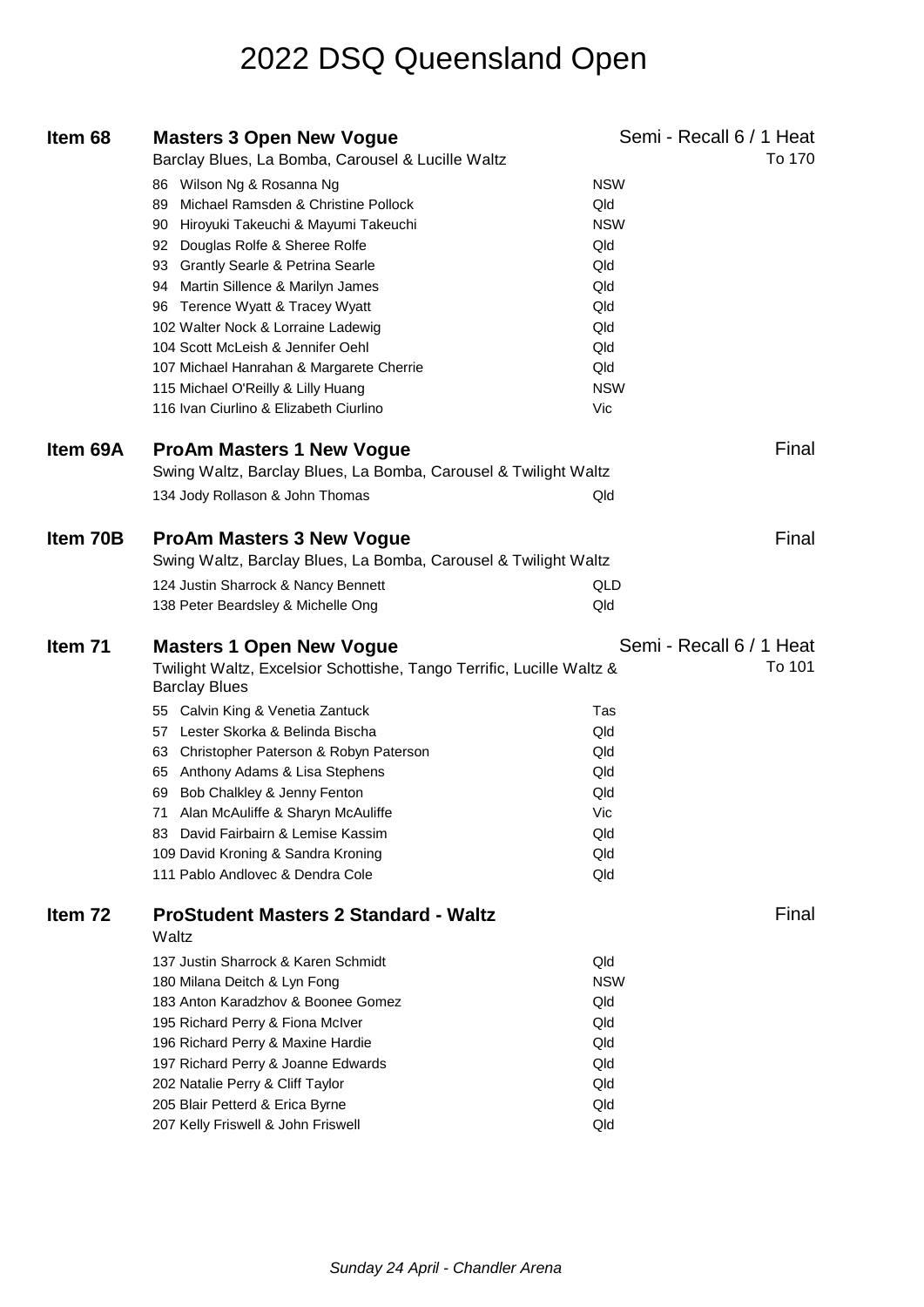| Item 73  | <b>ProStudent Masters 2 Standard - Tango</b><br>Tango                 |            | Final |
|----------|-----------------------------------------------------------------------|------------|-------|
|          | 137 Justin Sharrock & Karen Schmidt                                   | Qld        |       |
|          | 180 Milana Deitch & Lyn Fong                                          | <b>NSW</b> |       |
|          | 183 Anton Karadzhov & Boonee Gomez                                    | Qld        |       |
|          | 195 Richard Perry & Fiona McIver                                      | Qld        |       |
|          | 196 Richard Perry & Maxine Hardie                                     | Qld        |       |
|          | 197 Richard Perry & Joanne Edwards                                    | Qld        |       |
|          |                                                                       | Qld        |       |
|          | 205 Blair Petterd & Erica Byrne<br>207 Kelly Friswell & John Friswell | Qld        |       |
|          |                                                                       |            |       |
| Item 74  | <b>ProStudent Masters 2 Standard - V. Waltz</b>                       |            | Final |
|          | Viennese Waltz                                                        |            |       |
|          | 137 Justin Sharrock & Karen Schmidt                                   | Qld        |       |
|          | 195 Richard Perry & Fiona McIver                                      | Qld        |       |
|          | 196 Richard Perry & Maxine Hardie                                     | Qld        |       |
|          | 197 Richard Perry & Joanne Edwards                                    | Qld        |       |
|          | 205 Blair Petterd & Erica Byrne                                       | Qld        |       |
|          |                                                                       |            |       |
| Item 75  | <b>ProStudent Masters 2 Standard - S.Fox</b><br><b>Slow Foxtrot</b>   |            | Final |
|          | 137 Justin Sharrock & Karen Schmidt                                   | Qld        |       |
|          | 180 Milana Deitch & Lyn Fong                                          | <b>NSW</b> |       |
|          | 183 Anton Karadzhov & Boonee Gomez                                    | Qld        |       |
|          | 195 Richard Perry & Fiona McIver                                      | Qld        |       |
|          | 196 Richard Perry & Maxine Hardie                                     | Qld        |       |
|          | 197 Richard Perry & Joanne Edwards                                    | Qld        |       |
|          | 205 Blair Petterd & Erica Byrne                                       | Qld        |       |
|          | 207 Kelly Friswell & John Friswell                                    | Qld        |       |
|          |                                                                       |            |       |
| Item 76  | <b>ProStudent Masters 2 Standard - Q.Step</b><br>Quickstep            |            | Final |
|          | 137 Justin Sharrock & Karen Schmidt                                   | Qld        |       |
|          | 195 Richard Perry & Fiona McIver                                      | Qld        |       |
|          | 196 Richard Perry & Maxine Hardie                                     | Qld        |       |
|          | 197 Richard Perry & Joanne Edwards                                    | Qld        |       |
|          | 202 Natalie Perry & Cliff Taylor                                      | Qld        |       |
|          | 205 Blair Petterd & Erica Byrne                                       | Qld        |       |
|          | 207 Kelly Friswell & John Friswell                                    | Qld        |       |
|          |                                                                       |            |       |
| Item 77A | <b>Under 21 C Grade Standard</b>                                      |            | Final |
|          | Waltz, Slow Foxtrot & Quickstep                                       |            |       |
|          | 23 Valentino Salvador & Tiana Stalley                                 | Qld        |       |
| Item 78B | <b>Adult C Grade Standard</b>                                         |            | Final |
|          | Waltz, Slow Foxtrot & Quickstep                                       |            |       |
|          |                                                                       |            |       |
|          | 27 James Carvalho & Rachael Day                                       | <b>NSW</b> |       |
|          | 34 Renn Hunt & Jane McGuire                                           | Qld        |       |
|          | 39 Adam Lazzaroni & Belinda Smith                                     | Qld        |       |
|          | Mitchell Jackson & Leilani Fisher<br>42.                              | Qld        |       |
|          | 46 James Rigby & Olivia Fowke                                         | Qld        |       |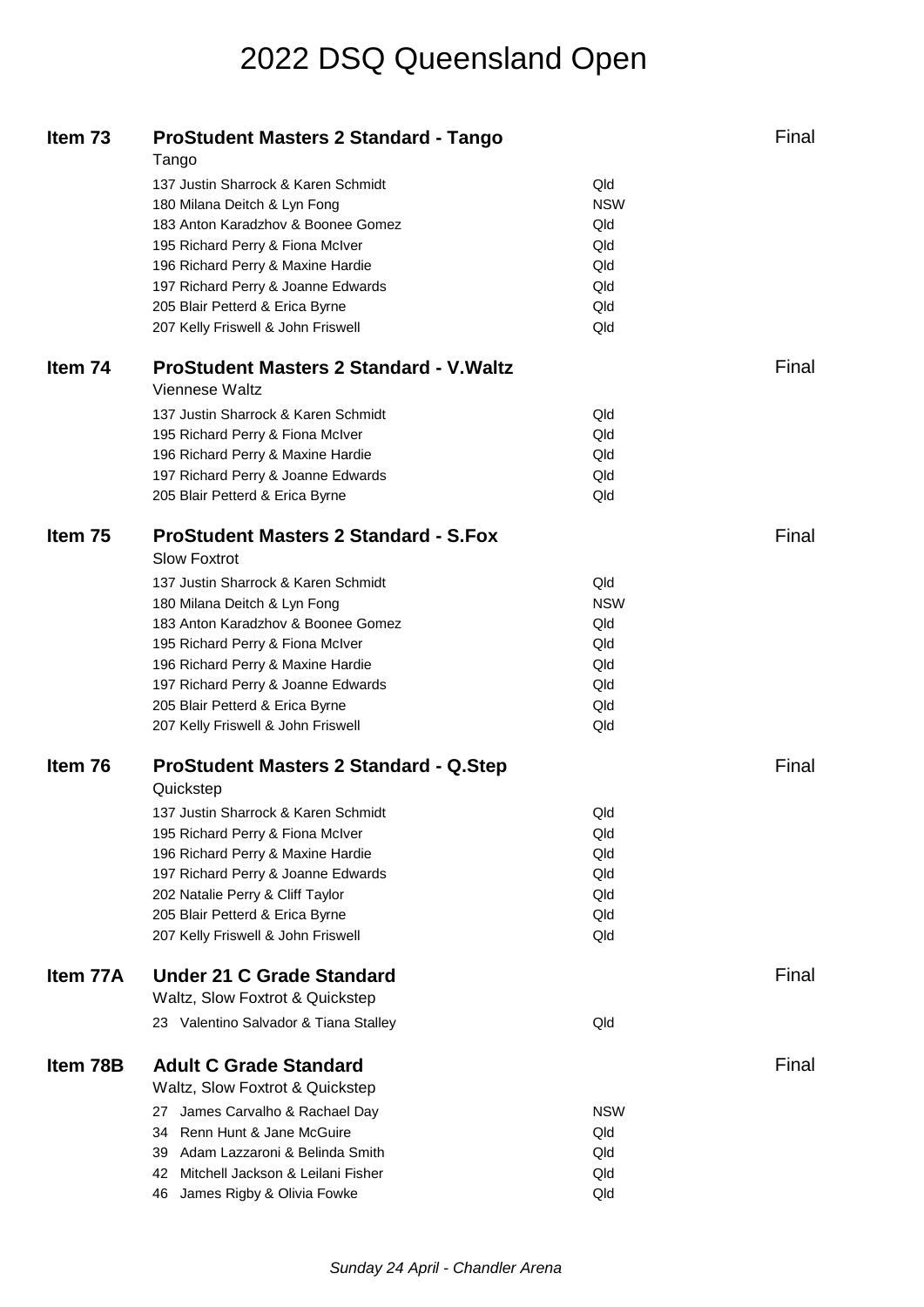| Item 79  | <b>Masters 1 C Grade Standard</b><br>Waltz, Slow Foxtrot & Quickstep                     | Final                                      |
|----------|------------------------------------------------------------------------------------------|--------------------------------------------|
|          | 56 Noel Boxer & Sarah Windsor                                                            | Qld                                        |
|          | 62 Jamie Rach & Emma Ellul                                                               | Qld                                        |
|          | 63 Christopher Paterson & Robyn Paterson                                                 | Qld                                        |
|          | 66 Andrew Kostryzhev & Alexandra Marenych                                                | Qld                                        |
|          | 67 Gavin Hall & Jeanie Hall                                                              | Qld                                        |
|          | 118 Robert Court & Amy Doyle                                                             | Qld                                        |
| Item 80A | <b>CoachStudent Masters 2 Standard - Waltz</b><br>Waltz                                  | Final                                      |
|          | 159 John Marinos & Winny Fang Michael                                                    | Qld                                        |
|          | 163 Rhett Salmon & Maxine Cowey                                                          | Qld                                        |
|          |                                                                                          |                                            |
| Item 81B | <b>CoachStudent Masters 1 Standard - Waltz</b><br>Waltz                                  | Final                                      |
|          | 169 Alan Tentser & Katrina Shaw                                                          | Vic                                        |
| Item 82A | <b>CoachStudent Masters 2 Standard - Tango</b><br>Tango                                  | Final                                      |
|          | 159 John Marinos & Winny Fang Michael                                                    | Qld                                        |
| Item 83B | CoachStudent Masters 1 Standard - Tango<br>Tango                                         | Final                                      |
|          | 169 Alan Tentser & Katrina Shaw                                                          | Vic                                        |
| Item 84  | <b>CoachStudent Masters 1 Standard - V. Waltz</b><br>Viennese Waltz                      | Final                                      |
|          | 169 Alan Tentser & Katrina Shaw                                                          | Vic                                        |
| Item 85A | <b>CoachStudent Masters 2 Standard - S.Fox</b><br><b>Slow Foxtrot</b>                    | Final                                      |
|          | 159 John Marinos & Winny Fang Michael                                                    | Qld                                        |
| Item 86B | <b>CoachStudent Masters 1 Standard - S.Fox</b><br><b>Slow Foxtrot</b>                    | Final                                      |
|          | 169 Alan Tentser & Katrina Shaw                                                          | Vic                                        |
| Item 87  | <b>CoachStudent Masters 1 Standard - Q.Step</b><br>Quickstep                             | Final                                      |
|          | 169 Alan Tentser & Katrina Shaw                                                          | Vic                                        |
| Item 88  | <b>Masters 2 Open Standard</b><br>Waltz, Tango, Viennese Waltz, Slow Foxtrot & Quickstep | Semi - Recall 6 / 1 Heat<br>From 35 To 166 |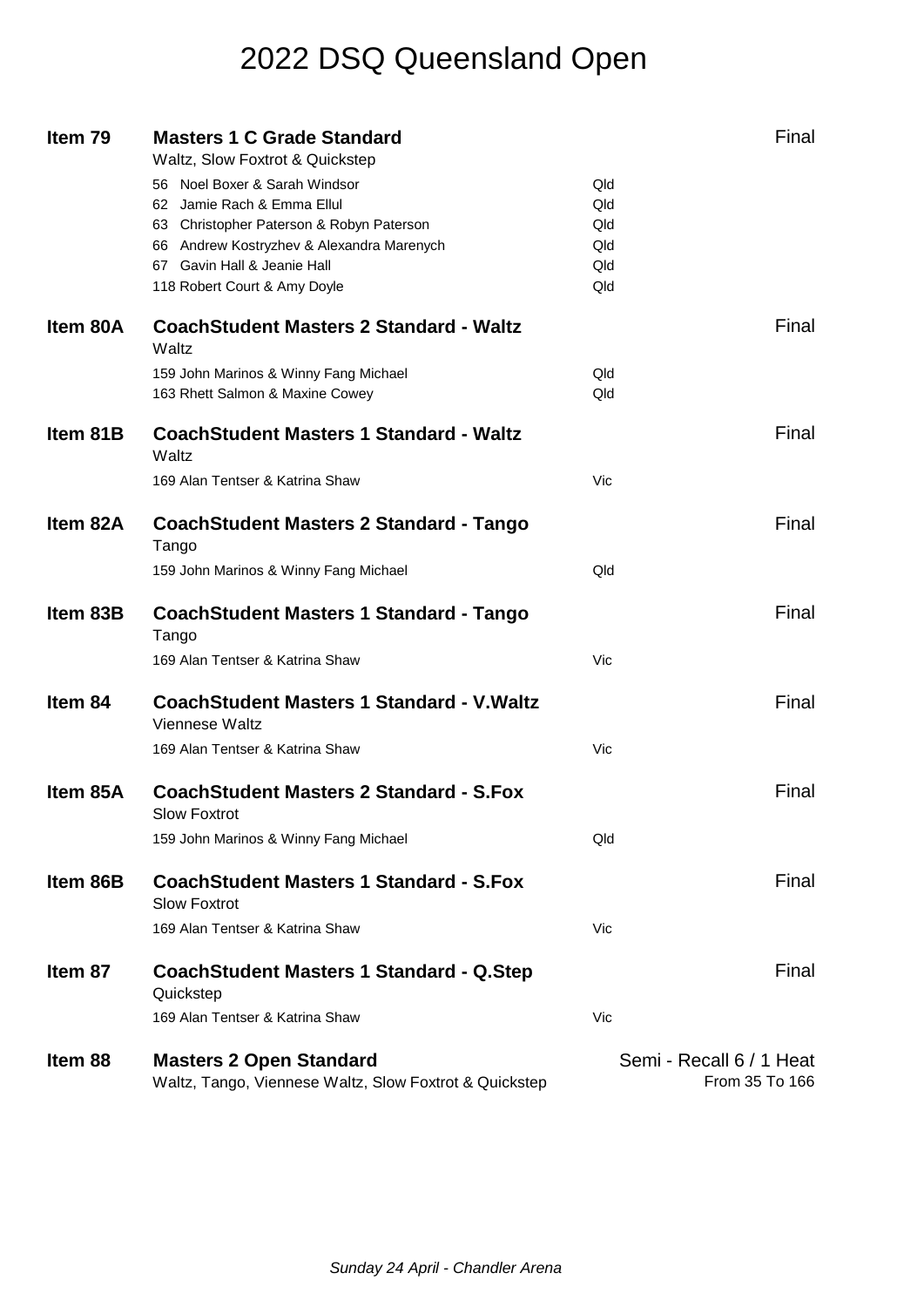| Item 89            | <b>ProStudent Masters 3 Standard - Waltz</b>    |            | Final |
|--------------------|-------------------------------------------------|------------|-------|
|                    | Waltz                                           |            |       |
|                    | 138 Peter Beardsley & Michelle Ong              | Qld        |       |
|                    | 142 Richard Perry & Linda Blaik                 | Qld        |       |
|                    | 151 Blair Petterd & Jennifer Jones              | Qld        |       |
|                    | 177 Daniel Buckley & Ester Mccarron             | Qld        |       |
|                    | 179 Peter Beardsley & Carol Jelley              | Qld        |       |
|                    | 180 Milana Deitch & Lyn Fong                    | <b>NSW</b> |       |
|                    | 196 Richard Perry & Maxine Hardie               | Qld        |       |
|                    | 198 Daniel Buckley & Lorraine Ladewig           | Qld        |       |
|                    | 202 Natalie Perry & Cliff Taylor                | Qld        |       |
|                    | 204 Blair Petterd & Anoutchka Siegrist          | Qld        |       |
|                    | 205 Blair Petterd & Erica Byrne                 | Qld        |       |
|                    | 207 Kelly Friswell & John Friswell              | Qld        |       |
| Item 90            | <b>ProStudent Masters 3 Standard - Tango</b>    |            | Final |
|                    | Tango                                           |            |       |
|                    | 138 Peter Beardsley & Michelle Ong              | Qld        |       |
|                    | 142 Richard Perry & Linda Blaik                 | Qld        |       |
|                    | 151 Blair Petterd & Jennifer Jones              | Qld        |       |
|                    | 180 Milana Deitch & Lyn Fong                    | <b>NSW</b> |       |
|                    | 196 Richard Perry & Maxine Hardie               | Qld        |       |
|                    | 204 Blair Petterd & Anoutchka Siegrist          | Qld        |       |
|                    | 205 Blair Petterd & Erica Byrne                 | Qld        |       |
|                    | 207 Kelly Friswell & John Friswell              | Qld        |       |
|                    |                                                 |            |       |
| Item <sub>91</sub> | <b>ProStudent Masters 3 Standard - V. Waltz</b> |            | Final |
|                    | Viennese Waltz                                  |            |       |
|                    | 138 Peter Beardsley & Michelle Ong              | Qld        |       |
|                    | 142 Richard Perry & Linda Blaik                 | Qld        |       |
|                    | 151 Blair Petterd & Jennifer Jones              | Qld        |       |
|                    | 180 Milana Deitch & Lyn Fong                    | <b>NSW</b> |       |
|                    | 196 Richard Perry & Maxine Hardie               | Qld        |       |
|                    | 198 Daniel Buckley & Lorraine Ladewig           | Qld        |       |
|                    | 204 Blair Petterd & Anoutchka Siegrist          | Qld        |       |
|                    | 205 Blair Petterd & Erica Byrne                 | Qld        |       |
| Item <sub>92</sub> | <b>ProStudent Masters 3 Standard - S.Fox</b>    |            | Final |
|                    | <b>Slow Foxtrot</b>                             |            |       |
|                    | 138 Peter Beardsley & Michelle Ong              | Qld        |       |
|                    | 142 Richard Perry & Linda Blaik                 | Qld        |       |
|                    | 151 Blair Petterd & Jennifer Jones              | Qld        |       |
|                    | 177 Daniel Buckley & Ester Mccarron             | Qld        |       |
|                    | 180 Milana Deitch & Lyn Fong                    | <b>NSW</b> |       |
|                    | 196 Richard Perry & Maxine Hardie               | Qld        |       |
|                    | 198 Daniel Buckley & Lorraine Ladewig           | Qld        |       |
|                    | 204 Blair Petterd & Anoutchka Siegrist          | Qld        |       |
|                    | 205 Blair Petterd & Erica Byrne                 | Qld        |       |
|                    | 207 Kelly Friswell & John Friswell              | Qld        |       |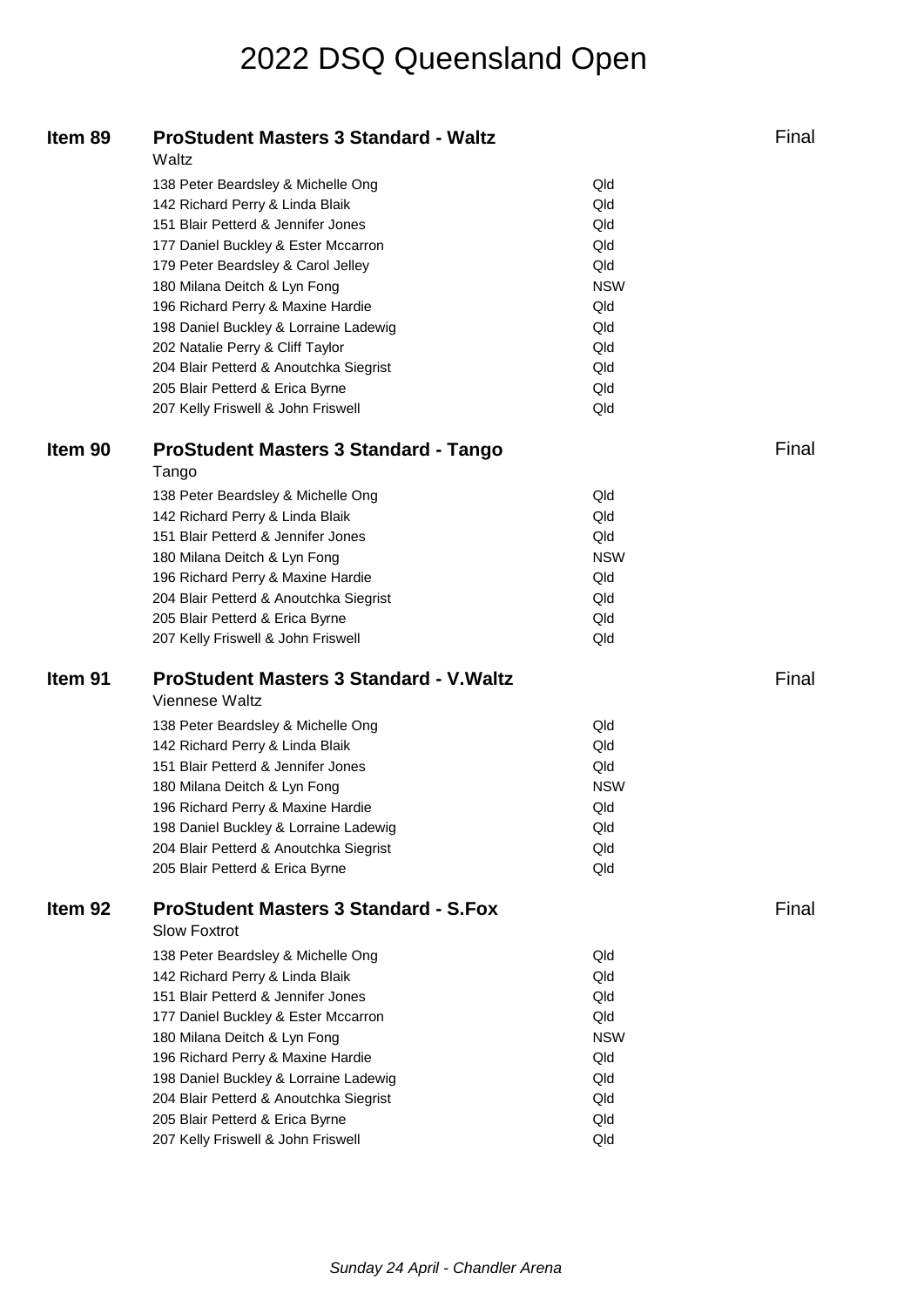| Item 93 | <b>ProStudent Masters 3 Standard - Q.Step</b><br>Quickstep                             | Final                    |
|---------|----------------------------------------------------------------------------------------|--------------------------|
|         | 138 Peter Beardsley & Michelle Ong                                                     | Qld                      |
|         | 142 Richard Perry & Linda Blaik                                                        | Qld                      |
|         | 151 Blair Petterd & Jennifer Jones                                                     | Qld                      |
|         | 179 Peter Beardsley & Carol Jelley                                                     | Qld                      |
|         | 180 Milana Deitch & Lyn Fong                                                           | <b>NSW</b>               |
|         | 196 Richard Perry & Maxine Hardie                                                      | Qld                      |
|         | 202 Natalie Perry & Cliff Taylor                                                       | Qld                      |
|         | 204 Blair Petterd & Anoutchka Siegrist                                                 | Qld                      |
|         | 205 Blair Petterd & Erica Byrne                                                        | Qld                      |
|         | 207 Kelly Friswell & John Friswell                                                     | Qld                      |
| Item 94 | <b>Masters 4 Open New Vogue</b>                                                        | Final                    |
|         | Swing Waltz, Carousel & La Bomba                                                       |                          |
|         | 107 Michael Hanrahan & Margarete Cherrie                                               | Qld                      |
|         | 116 Ivan Ciurlino & Elizabeth Ciurlino                                                 | Vic                      |
| Item 95 | <b>ProAm Under 21 Standard</b>                                                         | Final                    |
|         | Waltz, Tango, Viennese Waltz, Slow Foxtrot & Quickstep                                 |                          |
|         | 126 Rhett Salmon & Charlee Cowey                                                       | Qld                      |
|         | 148 David Smith & Alexandra McKenzie                                                   | <b>NSW</b>               |
|         | 149 Richard Perry & Meribelle Radvan                                                   | Qld                      |
|         | 154 Justin Sharrock & Annie Laver-Mengede                                              | Qld                      |
|         |                                                                                        |                          |
| Item 96 | <b>Masters 2 Open New Vogue</b>                                                        | Semi - Recall 6 / 1 Heat |
|         | Twilight Waltz, Excelsior Schottishe, Tango Terrific, Lucille Waltz &<br>Carousel      | To 173                   |
|         | 69 Bob Chalkley & Jenny Fenton                                                         | Qld                      |
|         | Alan McAuliffe & Sharyn McAuliffe<br>71                                                | Vic                      |
|         | 76 Bruce Rigby & Tamy Taylor                                                           | Qld                      |
|         | 77 Ross Hall & Jillian Kelly                                                           | Qld                      |
|         | Ian Watt & Pauline Thompson<br>80                                                      | Qld                      |
|         | 83 David Fairbairn & Lemise Kassim                                                     | Qld                      |
|         | Wilson Ng & Rosanna Ng<br>86                                                           | <b>NSW</b>               |
|         | 90 Hiroyuki Takeuchi & Mayumi Takeuchi                                                 | <b>NSW</b>               |
|         | 92 Douglas Rolfe & Sheree Rolfe                                                        | Qld                      |
|         | 96 Terence Wyatt & Tracey Wyatt                                                        | Qld                      |
|         | 111 Pablo Andlovec & Dendra Cole                                                       | Qld                      |
|         | 115 Michael O'Reilly & Lilly Huang                                                     | <b>NSW</b>               |
| Item 97 | <b>Adult Open New Vogue</b>                                                            | Semi - Recall 6 / 1 Heat |
|         | Twilight Waltz, Excelsior Schottishe, Tango Terrific, Carousel & Tracie<br>Leigh Waltz | To 167                   |
|         | 20 Samuel Brown & Berkley Wood                                                         | Vic                      |
|         | 24 Ryan Zimmermann & Alisa Tran                                                        | Qld                      |
|         | James Carvalho & Rachael Day<br>27                                                     | <b>NSW</b>               |
|         | Simon Ellis & Cherie Finocchiaro<br>31                                                 | <b>NSW</b>               |
|         | Jaxon Putland & Amber Cartner<br>33                                                    | <b>NSW</b>               |
|         | 34 Renn Hunt & Jane McGuire                                                            | Qld                      |
|         | 42 Mitchell Jackson & Leilani Fisher                                                   | Qld                      |
|         | 45 Alexander Cuthbertson & Claudia Love                                                | Qld                      |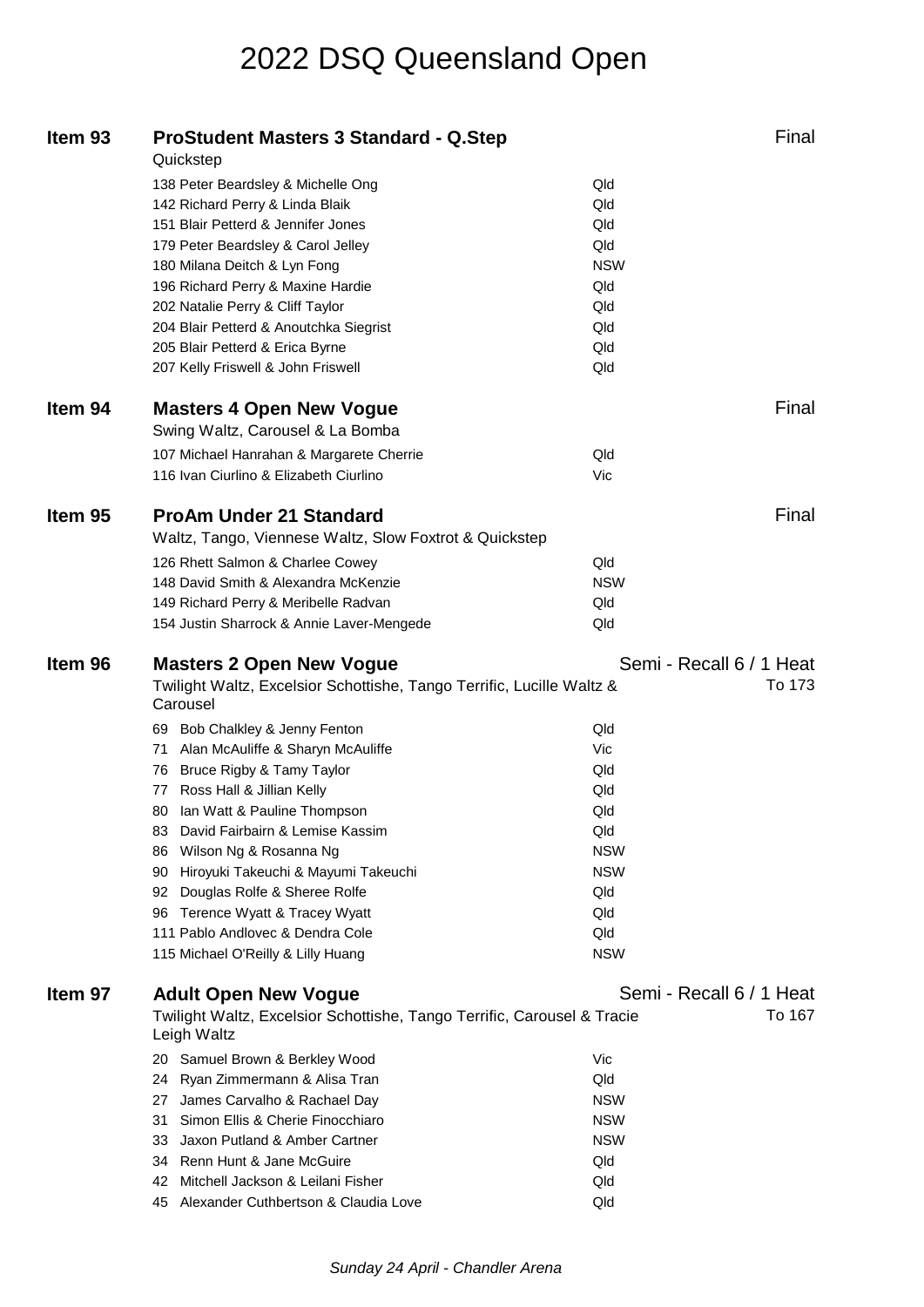| Item 98A        | <b>ProAm Under 21 New Vogue</b>                                                               | Final                    |
|-----------------|-----------------------------------------------------------------------------------------------|--------------------------|
|                 | Swing Waltz, Barclay Blues, La Bomba, Carousel & Twilight Waltz                               |                          |
|                 | 155 Mitchell Wakeham & Khadijah Warren                                                        | Qld                      |
| Item 99B        | <b>ProAm Masters 2 New Vogue</b>                                                              | Final                    |
|                 | Swing Waltz, Barclay Blues, La Bomba, Carousel & Twilight Waltz                               |                          |
|                 | 124 Justin Sharrock & Nancy Bennett                                                           | QLD                      |
| Item 100C       | <b>ProAm Adult New Vogue</b>                                                                  | Final                    |
|                 | Swing Waltz, Barclay Blues, La Bomba, Carousel & Twilight Waltz                               |                          |
|                 | 144 James Van Elswyk & Kaliah Webb                                                            | Qld                      |
|                 | 146 Sirena McVicar & Mitchell Jackson                                                         | Qld                      |
| Item 101        | <b>Masters 1 Open New Vogue</b>                                                               | Final                    |
|                 | Twilight Waltz, Excelsior Schottishe, Tango Terrific, Lucille Waltz &<br><b>Barclay Blues</b> | From 71                  |
|                 |                                                                                               |                          |
| Item 102        | <b>Masters 4 Open Standard</b><br>Waltz, Tango & Slow Foxtrot                                 | Final                    |
|                 | 105 Duncan Meyer & Glenda Jacobs                                                              | Qld                      |
|                 | 107 Michael Hanrahan & Margarete Cherrie                                                      | Qld                      |
|                 | 108 Ramon Ryan & Catherine Ryan                                                               | <b>NSW</b>               |
|                 | 116 Ivan Ciurlino & Elizabeth Ciurlino                                                        | Vic                      |
|                 | 119 Gerald Victor & Kathleen Victor                                                           | Qld                      |
| <b>Item 103</b> | <b>ProAm Masters 1 Standard</b>                                                               | Final                    |
|                 | Waltz, Tango, Viennese Waltz, Slow Foxtrot & Quickstep                                        |                          |
|                 | 134 Jody Rollason & John Thomas                                                               | Qld                      |
|                 | 143 Richard Perry & Kirra McDonald                                                            | Qld                      |
|                 | 181 Rhett Salmon & Karyn Constable                                                            | Qld                      |
| Item 104        | <b>Adult Open Standard</b>                                                                    | Semi - Recall 6 / 1 Heat |
|                 | Waltz, Tango, Viennese Waltz, Slow Foxtrot & Quickstep                                        | To 174                   |
|                 | Samuel Brown & Berkley Wood<br>20                                                             | Vic                      |
|                 | Ryan Zimmermann & Alisa Tran<br>24                                                            | Qld                      |
|                 | James Carvalho & Rachael Day<br>27                                                            | <b>NSW</b>               |
|                 | Simon Ellis & Cherie Finocchiaro<br>31.                                                       | <b>NSW</b>               |
|                 | Jaxon Putland & Amber Cartner<br>33                                                           | <b>NSW</b>               |
|                 | Alan Tentser & Emily Zhang<br>36                                                              | <b>VIC</b>               |
|                 | 37 Ronan Aston & Chloe Rixon<br>Adam Lazzaroni & Belinda Smith<br>39                          | Qld<br>Qld               |
|                 | Jamie Sissons & Ruby Cartner<br>41                                                            | <b>NSW</b>               |
|                 | Alexander Cuthbertson & Claudia Love<br>45                                                    | Qld                      |
|                 | Jack Cuthbertson & Jordan Kopp-Collins<br>47                                                  | Qld                      |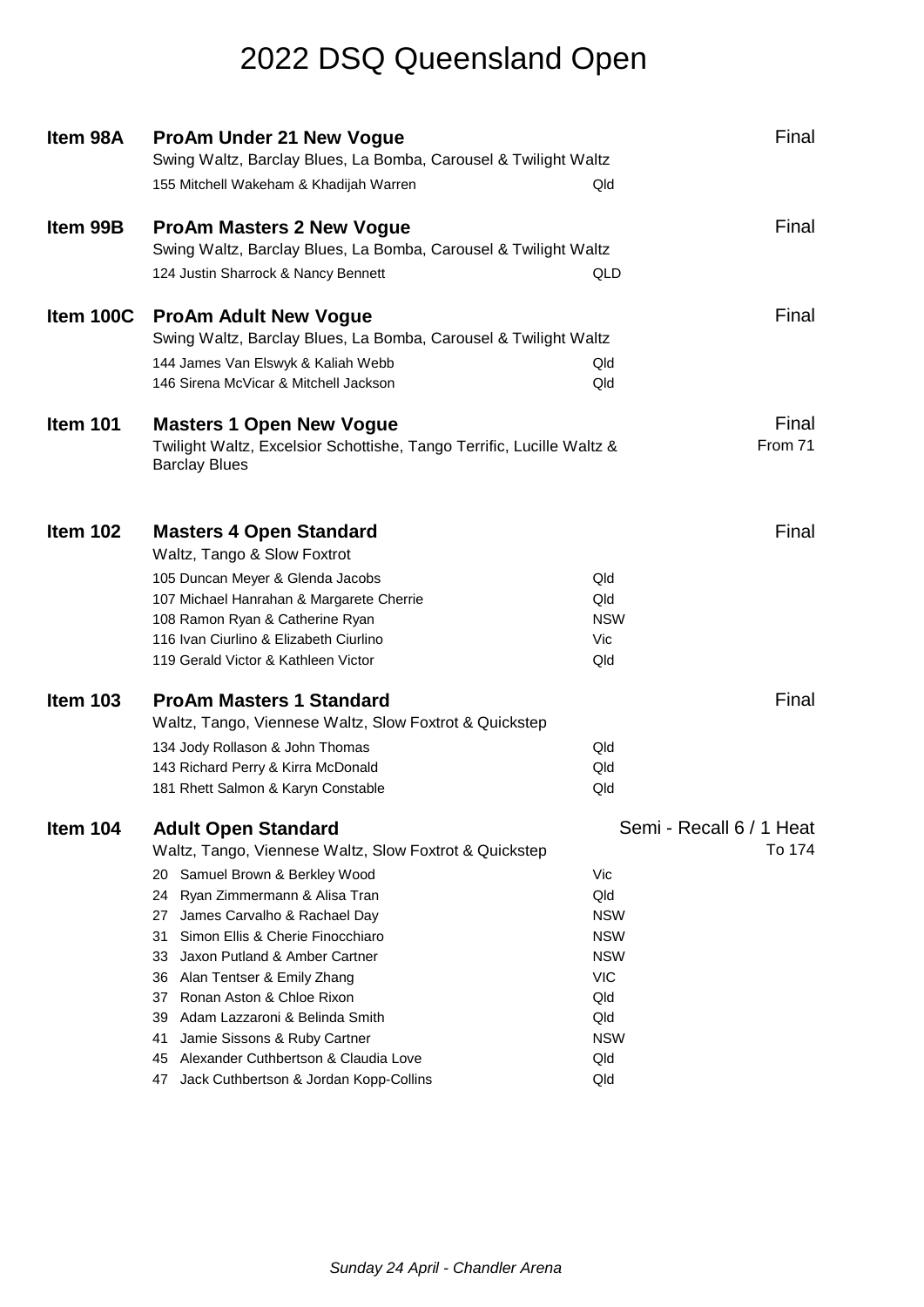| <b>Item 105</b> | <b>ProAm Masters 3 Standard</b><br>Waltz, Tango, Viennese Waltz, Slow Foxtrot & Quickstep | Final                                      |  |
|-----------------|-------------------------------------------------------------------------------------------|--------------------------------------------|--|
|                 | 124 Justin Sharrock & Nancy Bennett<br>127 Mark Perkovich & Robyn Watts                   | QLD<br><b>NSW</b>                          |  |
|                 | 133 Rhett Salmon & Dianne Masson                                                          | Qld                                        |  |
|                 | 138 Peter Beardsley & Michelle Ong                                                        | Qld                                        |  |
|                 | 142 Richard Perry & Linda Blaik                                                           | Qld                                        |  |
|                 | 180 Milana Deitch & Lyn Fong                                                              | <b>NSW</b>                                 |  |
|                 | 204 Blair Petterd & Anoutchka Siegrist                                                    | Qld                                        |  |
| <b>Item 106</b> | <b>Masters 1 Open Standard</b><br>Waltz, Tango, Viennese Waltz, Slow Foxtrot & Quickstep  | Semi - Recall 6 / 1 Heat<br>From 55 To 169 |  |
| <b>Item 107</b> | <b>Masters 3 Open Standard</b><br>Waltz, Tango, Slow Foxtrot & Quickstep                  | Semi - Recall 6 / 1 Heat<br>From 54 To 176 |  |
| Item 108        | <b>ProStudent Adult Latin - Samba</b><br>Samba                                            | Final                                      |  |
|                 | 150 Kevin Morellini & Joli Cranitch                                                       | Qld                                        |  |
|                 | 178 Justin Sharrock & Zoe Johanson                                                        | Qld                                        |  |
|                 | 186 Anton Karadzhov & Megan Humby                                                         | Qld                                        |  |
| Item 109        | <b>ProStudent Adult Latin - Cha</b><br>Cha Cha Cha                                        | Final                                      |  |
|                 | 150 Kevin Morellini & Joli Cranitch                                                       | Qld                                        |  |
|                 | 178 Justin Sharrock & Zoe Johanson                                                        | Qld                                        |  |
|                 | 186 Anton Karadzhov & Megan Humby                                                         | Qld                                        |  |
| Item 110        | <b>ProStudent Adult Latin - Rumba</b><br>Rumba                                            | Final                                      |  |
|                 | 150 Kevin Morellini & Joli Cranitch                                                       | Qld                                        |  |
|                 | 178 Justin Sharrock & Zoe Johanson                                                        | Qld                                        |  |
|                 | 186 Anton Karadzhov & Megan Humby                                                         | Qld                                        |  |
| Item 111        | <b>ProStudent Adult Latin - Paso</b><br>Paso Doble                                        | Final                                      |  |
|                 | 150 Kevin Morellini & Joli Cranitch                                                       | Qld                                        |  |
| Item 112        | <b>ProStudent Adult Latin - Jive</b><br>Jive                                              | Final                                      |  |
|                 | 150 Kevin Morellini & Joli Cranitch                                                       | Qld                                        |  |
| Item $113$      | <b>Masters 1 C Grade Latin</b><br>Samba, Cha Cha Cha & Jive                               | Final                                      |  |
|                 | 56 Noel Boxer & Sarah Windsor                                                             | Qld                                        |  |
|                 | 61 Paul Poulter & Inga Sackett                                                            | Qld                                        |  |
|                 | 62 Jamie Rach & Emma Ellul                                                                | Qld                                        |  |
|                 | 64 Benjamin Harcombe & Leasa Baldwin                                                      | Qld                                        |  |
|                 | 67 Gavin Hall & Jeanie Hall                                                               | Qld                                        |  |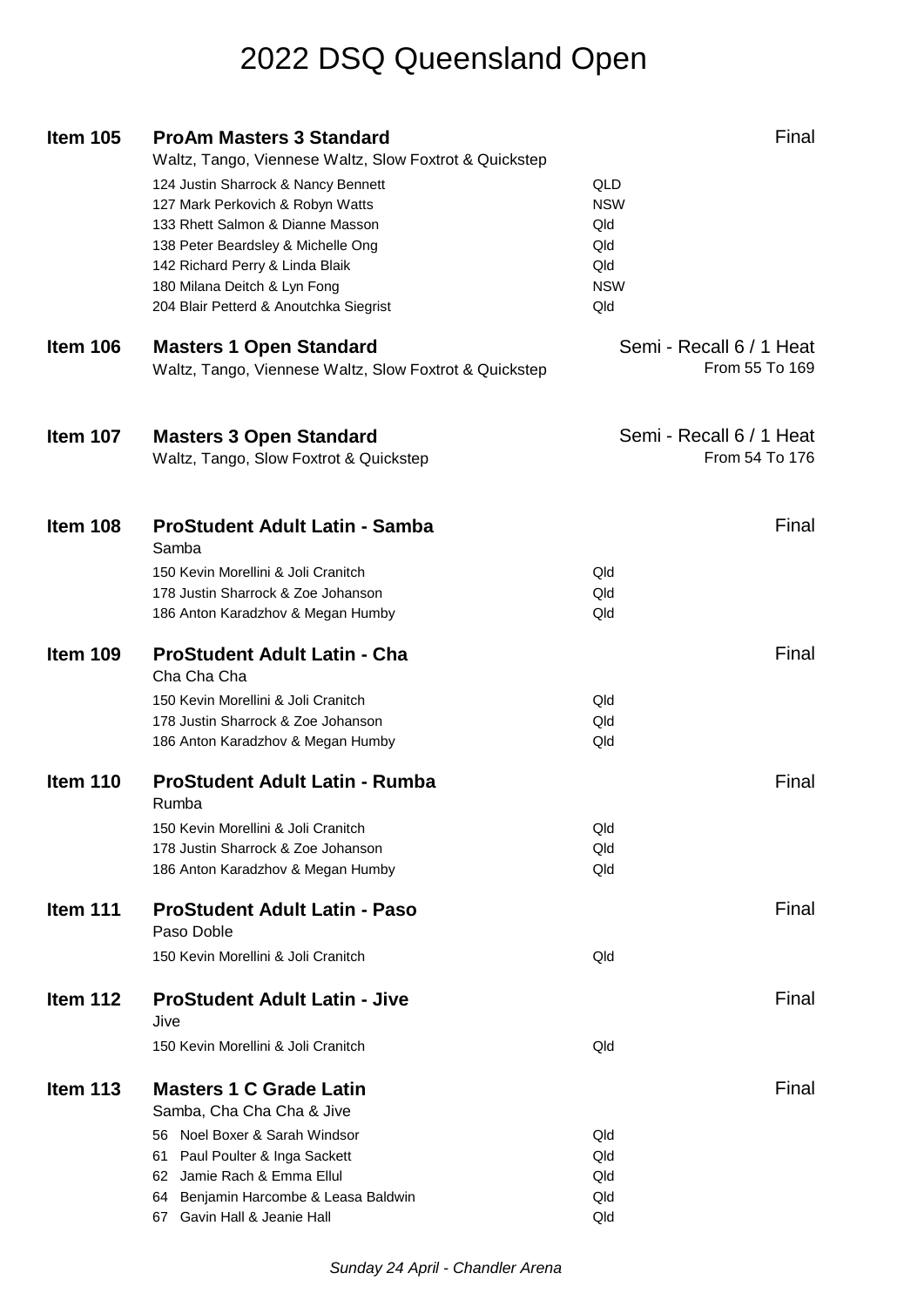|                 | Item 114AJ Adult C Grade Latin                                                 |            | Final |
|-----------------|--------------------------------------------------------------------------------|------------|-------|
|                 | Samba, Cha Cha Cha & Jive                                                      |            |       |
|                 | 32 Chathura Dissanayake & Manjarie Piumalie                                    | Qld        |       |
|                 | 39 Adam Lazzaroni & Belinda Smith                                              | Qld        |       |
|                 | 42 Mitchell Jackson & Leilani Fisher                                           | Qld        |       |
|                 |                                                                                |            | Final |
|                 | Item 115BJ Masters 3 C Grade Latin                                             |            |       |
|                 | Samba, Cha Cha Cha & Jive                                                      |            |       |
|                 | 91 Doug Truong & Helena Do                                                     | Qld        |       |
|                 | 101 Eric Chan & Sally Tong                                                     | Qld        |       |
|                 | 103 Tango Hua & Nelly Chen                                                     | Qld        |       |
| <b>Item 116</b> | ProStudent Under 21 Latin - Samba                                              |            | Final |
|                 | Samba                                                                          |            |       |
|                 | 129 Amy Sharrock & Lilianna Mar                                                | Qld        |       |
|                 | 152 Blair Petterd & Meribelle Radvan                                           | Qld        |       |
|                 | 154 Justin Sharrock & Annie Laver-Mengede                                      | Qld        |       |
|                 | 187 Justin Sharrock & Lexi Marino                                              | Qld        |       |
|                 |                                                                                |            |       |
| Item 117        | <b>ProStudent Under 21 Latin - Cha</b>                                         |            | Final |
|                 | Cha Cha Cha                                                                    |            |       |
|                 | 129 Amy Sharrock & Lilianna Mar                                                | Qld        |       |
|                 | 152 Blair Petterd & Meribelle Radvan                                           | Qld        |       |
|                 | 154 Justin Sharrock & Annie Laver-Mengede                                      | Qld        |       |
|                 | 187 Justin Sharrock & Lexi Marino                                              | Qld        |       |
|                 |                                                                                |            |       |
|                 |                                                                                |            | Final |
| Item 118        | <b>ProStudent Under 21 Latin - Rumba</b><br>Rumba                              |            |       |
|                 |                                                                                | Qld        |       |
|                 | 129 Amy Sharrock & Lilianna Mar                                                |            |       |
|                 | 152 Blair Petterd & Meribelle Radvan                                           | Qld<br>Qld |       |
|                 | 154 Justin Sharrock & Annie Laver-Mengede<br>187 Justin Sharrock & Lexi Marino | Qld        |       |
|                 |                                                                                |            |       |
| Item 119        | <b>ProStudent Under 21 Latin - Paso</b>                                        |            | Final |
|                 | Paso Doble                                                                     |            |       |
|                 | 129 Amy Sharrock & Lilianna Mar                                                | Qld        |       |
|                 | 152 Blair Petterd & Meribelle Radvan                                           | Qld        |       |
|                 | 154 Justin Sharrock & Annie Laver-Mengede                                      | Qld        |       |
|                 |                                                                                |            |       |
| Item 120        | <b>ProStudent Under 21 Latin - Jive</b>                                        |            | Final |
|                 | Jive                                                                           |            |       |
|                 | 126 Rhett Salmon & Charlee Cowey                                               | Qld        |       |
|                 | 129 Amy Sharrock & Lilianna Mar                                                | Qld        |       |
|                 | 152 Blair Petterd & Meribelle Radvan                                           | Qld        |       |
|                 | 154 Justin Sharrock & Annie Laver-Mengede                                      | Qld        |       |
|                 | 187 Justin Sharrock & Lexi Marino                                              | Qld        |       |
|                 | Item 121AJ Under 21 C Grade Latin                                              |            | Final |
|                 | Samba, Cha Cha Cha & Jive                                                      |            |       |
|                 | David Vinokur & Dasha Vinokur<br>21                                            | Qld        |       |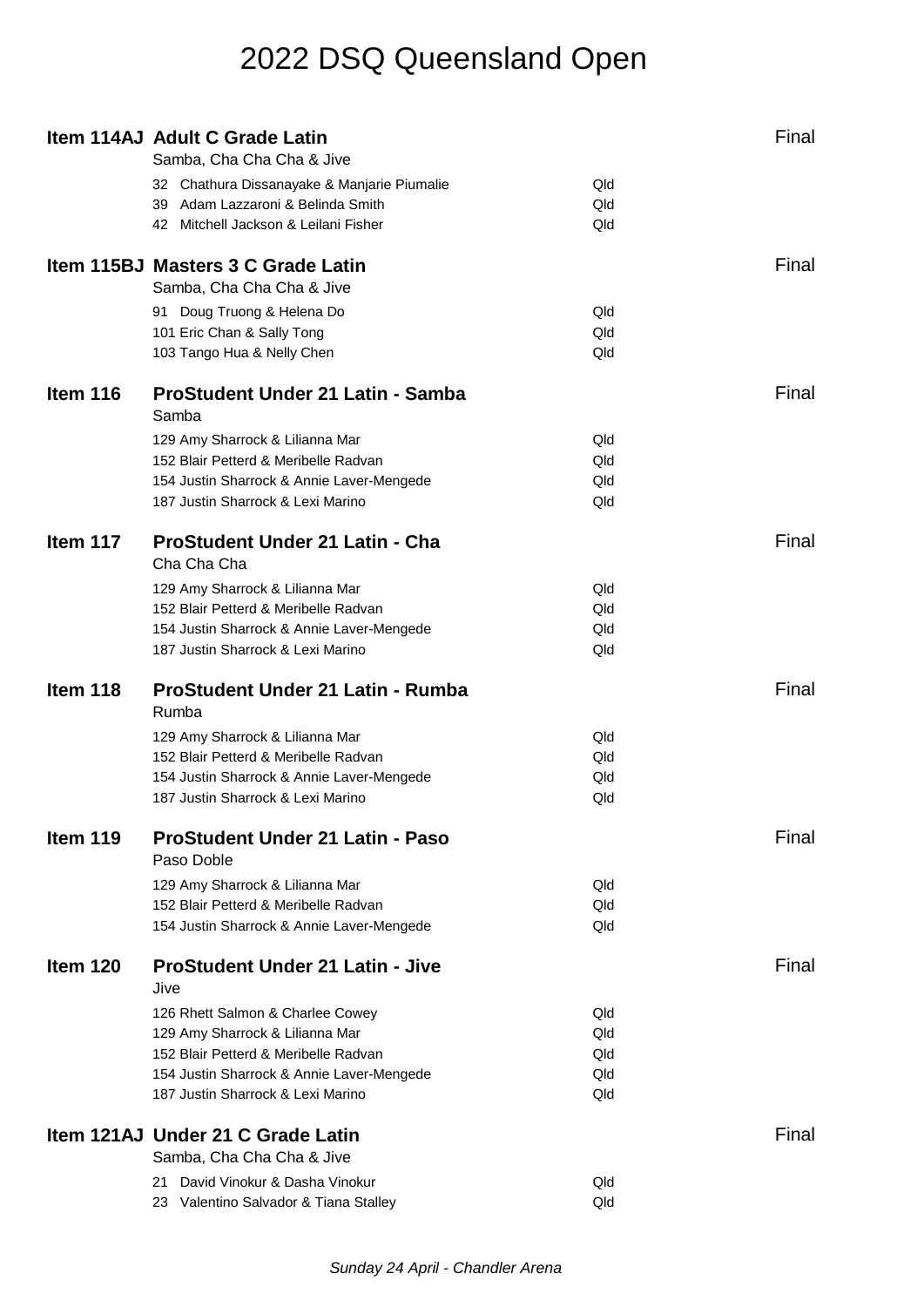|           | Item 122BJ Masters 2 C Grade Latin                                 |            | Final |
|-----------|--------------------------------------------------------------------|------------|-------|
|           | Samba, Cha Cha Cha & Jive                                          |            |       |
|           | 73 Philip Chapman & Stella Sun<br>76 Bruce Rigby & Tamy Taylor     | Qld<br>Qld |       |
|           | 80 Ian Watt & Pauline Thompson                                     | Qld        |       |
|           | 81 John Stalley & Karyn Burger                                     | Qld        |       |
|           |                                                                    |            |       |
| Item 123A | <b>Masters 3 B Grade Latin</b><br>Samba, Cha Cha Cha, Rumba & Jive |            | Final |
|           |                                                                    | Qld        |       |
|           | 102 Walter Nock & Lorraine Ladewig                                 |            |       |
| Item 124B | <b>Masters 1 B Grade Latin</b><br>Samba, Cha Cha Cha, Rumba & Jive |            | Final |
|           | 82 Brendan Smith & Monica Layton                                   | Qld        |       |
|           |                                                                    |            |       |
|           | <b>PRESENTATIONS - CoachStudent Events</b>                         |            |       |
|           |                                                                    |            |       |
|           |                                                                    |            |       |
|           | Item 125A ProStudent Masters 3 Latin - Samba<br>Samba              |            | Final |
|           | 184 James Van Elswyk & Michelle Ong                                | Qld        |       |
| Item 126B | <b>ProStudent Masters 2 Latin - Samba</b>                          |            | Final |
|           | Samba                                                              |            |       |
|           | 183 Anton Karadzhov & Boonee Gomez                                 | Qld        |       |
|           |                                                                    |            |       |
|           | Item 127A ProStudent Masters 3 Latin - Cha<br>Cha Cha Cha          |            | Final |
|           | 184 James Van Elswyk & Michelle Ong                                | Qld        |       |
| Item 128B | <b>ProStudent Masters 2 Latin - Cha</b><br>Cha Cha Cha             |            | Final |
|           | 183 Anton Karadzhov & Boonee Gomez                                 | Qld        |       |
|           | 194 Amy Sharrock & Belina Lai                                      | Qld        |       |
|           | Item 129A ProStudent Masters 3 Latin - Rumba                       |            | Final |
|           | Rumba                                                              |            |       |
|           | 184 James Van Elswyk & Michelle Ong                                | Qld        |       |
| Item 130B | <b>ProStudent Masters 2 Latin - Rumba</b><br>Rumba                 |            | Final |
|           | 183 Anton Karadzhov & Boonee Gomez                                 | Qld        |       |
| Item 131A | <b>ProStudent Masters 3 Latin - Paso</b><br>Paso Doble             |            | Final |
|           | 184 James Van Elswyk & Michelle Ong                                | Qld        |       |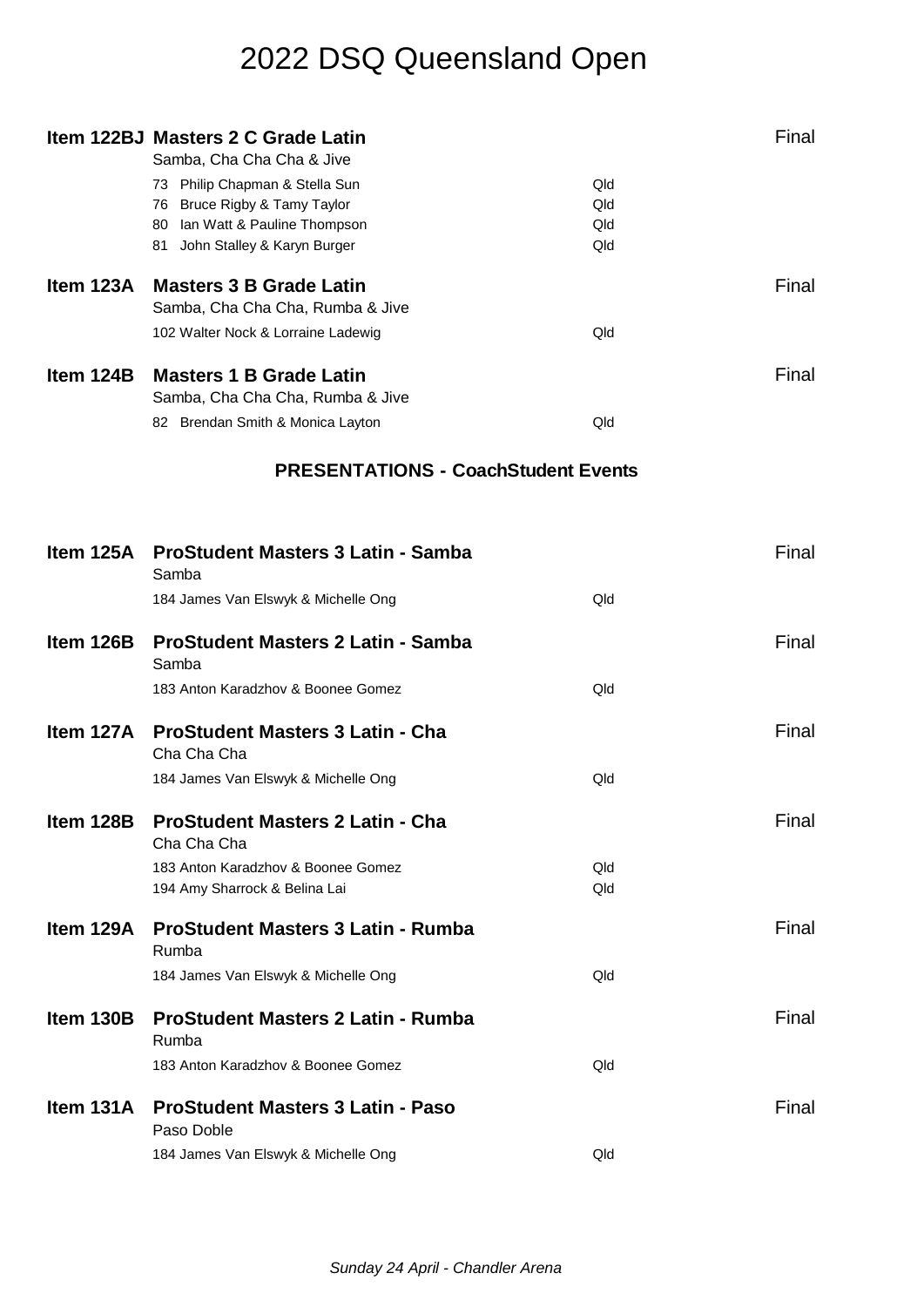| Item 132B       | <b>ProStudent Masters 2 Latin - Paso</b><br>Paso Doble          | Final                              |  |
|-----------------|-----------------------------------------------------------------|------------------------------------|--|
|                 | 183 Anton Karadzhov & Boonee Gomez                              | Qld                                |  |
| Item 133A       | <b>ProStudent Masters 3 Latin - Jive</b><br>Jive                | Final                              |  |
|                 | 184 James Van Elswyk & Michelle Ong                             | Qld                                |  |
| Item 134B       | <b>ProStudent Masters 2 Latin - Jive</b><br>Jive                | Final                              |  |
|                 | 183 Anton Karadzhov & Boonee Gomez                              | Qld                                |  |
| <b>Item 135</b> | <b>Masters 3 Open Latin</b><br>Samba, Cha Cha Cha, Rumba & Jive | Semi - Recall 6 / 1 Heat<br>To 162 |  |
|                 | 85 Martin Cronin & Anna Thomas                                  | Qld                                |  |
|                 | 87 Geoffrey Densley & Jennifer Densley                          | <b>NSW</b>                         |  |
|                 | 88 Ian Belz & Roslyn Belz                                       | Qld                                |  |
|                 | 91 Doug Truong & Helena Do                                      | Qld                                |  |
|                 | 92 Douglas Rolfe & Sheree Rolfe                                 | Qld                                |  |
|                 | 102 Walter Nock & Lorraine Ladewig                              | Qld                                |  |
|                 | 103 Tango Hua & Nelly Chen                                      | Qld                                |  |
|                 | 113 Peter Djumisic & Ann Tucker                                 | Qld                                |  |
|                 | 114 Michael Maguire & Christine Searle                          | Qld                                |  |
| Item 136        | CoachStudent Under 21 Latin - Samba<br>Samba                    | Final                              |  |
|                 | 166 Ronan Aston & Zoe Allen                                     | Qld                                |  |
|                 | 168 Ronan Aston & Piper Aston                                   | Qld                                |  |
| Item 137        | <b>CoachStudent Under 21 Latin - Cha</b><br>Cha Cha Cha         | Final                              |  |
|                 | 166 Ronan Aston & Zoe Allen                                     | Qld                                |  |
|                 | 168 Ronan Aston & Piper Aston                                   | Qld                                |  |
|                 | 170 Rhett Salmon & Kendall Ranger                               | <b>NSW</b>                         |  |
| Item 138        | <b>CoachStudent Under 21 Latin - Rumba</b><br>Rumba             | Final                              |  |
|                 | 166 Ronan Aston & Zoe Allen                                     | Qld                                |  |
|                 | 168 Ronan Aston & Piper Aston                                   | Qld                                |  |
| Item 139        | <b>ProStudent Masters 1 Latin - Samba</b><br>Samba              | Final                              |  |
|                 | 130 Justin Sharrock & Jaya John                                 | Qld                                |  |
|                 | 156 Justin Sharrock & Echo Zhao                                 | Qld                                |  |
|                 | 182 Anton Karadzhov & Marta Balint                              | Qld                                |  |
|                 | 199 Amy Sharrock & Kim-Huong Nguyen                             | Qld                                |  |
|                 | 201 Justin Sharrock & Lorraine Kopp                             | Qld                                |  |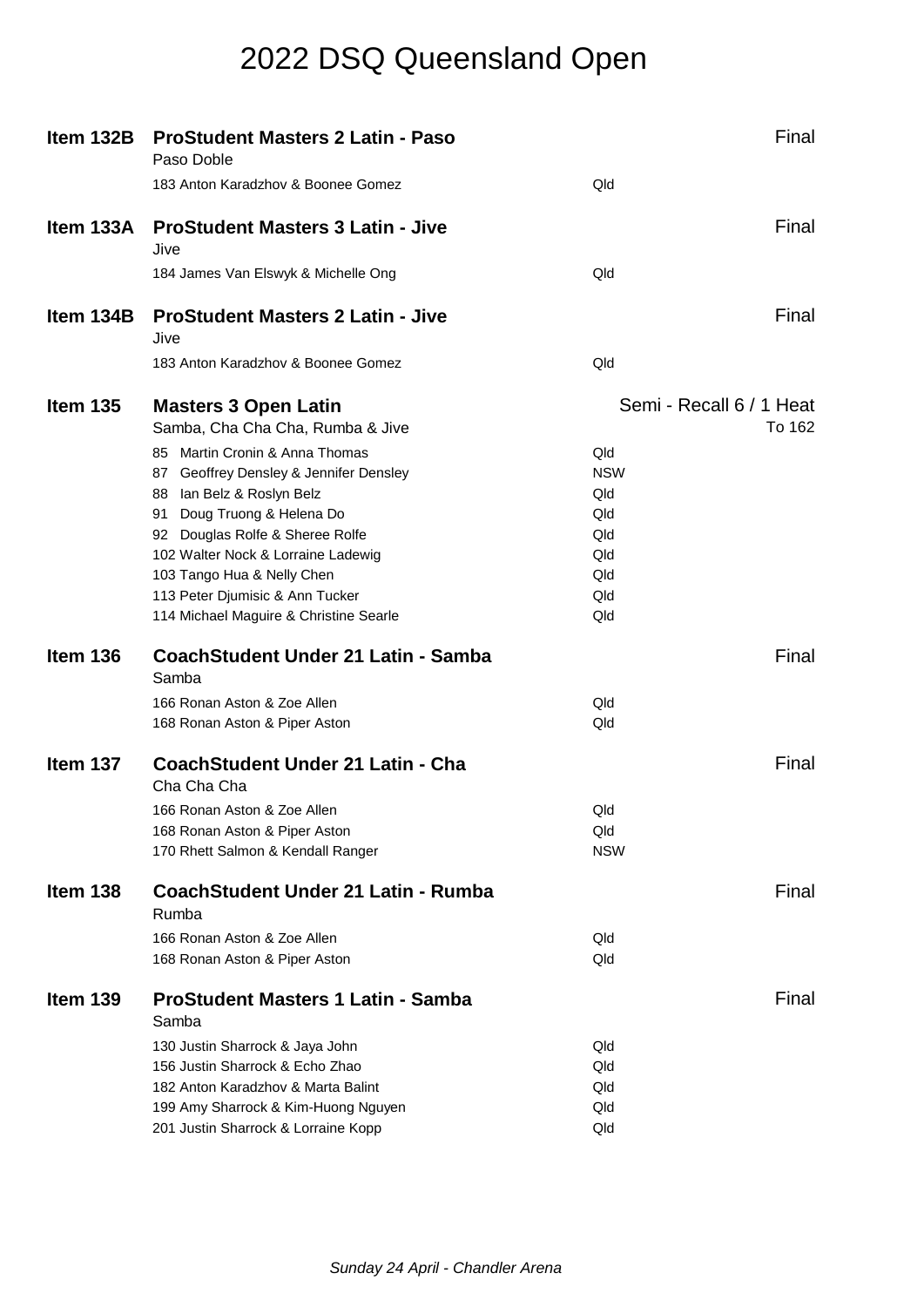| Item 140        | <b>ProStudent Masters 1 Latin - Cha</b><br>Cha Cha Cha                  | Final                    |  |
|-----------------|-------------------------------------------------------------------------|--------------------------|--|
|                 | 130 Justin Sharrock & Jaya John                                         | Qld                      |  |
|                 | 156 Justin Sharrock & Echo Zhao                                         | Qld                      |  |
|                 | 182 Anton Karadzhov & Marta Balint                                      | Qld                      |  |
|                 | 201 Justin Sharrock & Lorraine Kopp                                     | Qld                      |  |
|                 |                                                                         |                          |  |
| Item 141        | <b>ProStudent Masters 1 Latin - Rumba</b><br>Rumba                      | Final                    |  |
|                 | 156 Justin Sharrock & Echo Zhao                                         | Qld                      |  |
|                 | 182 Anton Karadzhov & Marta Balint                                      | Qld                      |  |
|                 | 188 James Van Elswyk & Jaya John                                        | Qld                      |  |
|                 | 201 Justin Sharrock & Lorraine Kopp                                     | Qld                      |  |
|                 |                                                                         |                          |  |
| Item 142        | <b>ProStudent Masters 1 Latin - Paso</b><br>Paso Doble                  | Final                    |  |
|                 | 130 Justin Sharrock & Jaya John                                         | Qld                      |  |
|                 | 199 Amy Sharrock & Kim-Huong Nguyen                                     | Qld                      |  |
|                 |                                                                         |                          |  |
| <b>Item 143</b> | <b>ProStudent Masters 1 Latin - Jive</b><br>Jive                        | Final                    |  |
|                 | 130 Justin Sharrock & Jaya John                                         | Qld                      |  |
|                 | 182 Anton Karadzhov & Marta Balint                                      | Qld                      |  |
|                 | 199 Amy Sharrock & Kim-Huong Nguyen                                     | Qld                      |  |
|                 |                                                                         |                          |  |
|                 |                                                                         |                          |  |
|                 | <b>PRESENTATIONS - ProStudent Events</b>                                |                          |  |
|                 |                                                                         |                          |  |
| Item 144        | <b>Under 21 Open New Vogue</b>                                          | Final                    |  |
|                 | Carousel, Lucille Waltz, Barclay Blues, Tango Terrific & Twilight Waltz |                          |  |
|                 |                                                                         | Vic                      |  |
|                 | 20 Samuel Brown & Berkley Wood<br>24 Ryan Zimmermann & Alisa Tran       | Qld                      |  |
|                 |                                                                         |                          |  |
| Item 145        | <b>Masters 2 Open Latin</b>                                             | Semi - Recall 6 / 1 Heat |  |
|                 | Samba, Cha Cha Cha, Rumba, Paso Doble & Jive                            | To 158                   |  |
|                 | Ross Hall & Jillian Kelly<br>77                                         | Qld                      |  |
|                 | Javier Serrallach & Sharon Jux<br>79                                    | Qld                      |  |
|                 | Brendan Smith & Monica Layton<br>82 -                                   | Qld                      |  |
|                 | 85 Martin Cronin & Anna Thomas                                          | Qld                      |  |
|                 | 88 Ian Belz & Roslyn Belz                                               | Qld                      |  |
|                 | 92 Douglas Rolfe & Sheree Rolfe                                         | Qld                      |  |
|                 | 110 Darren Day & Rebecca Barlow                                         | <b>NSW</b>               |  |
|                 | 114 Michael Maguire & Christine Searle                                  | Qld                      |  |
|                 | 117 Kassie Naicker & Naumee Naicker                                     | <b>SA</b>                |  |
|                 |                                                                         |                          |  |
| Item 146        | <b>ProAm Masters 2 Latin</b>                                            | Final                    |  |
|                 | Samba, Cha Cha Cha, Rumba, Paso Doble & Jive                            |                          |  |
|                 | 123 James Van Elswyk & Nancy Bennett                                    | QLD                      |  |

Vic

153 Igor Ifliand & Leisel Ward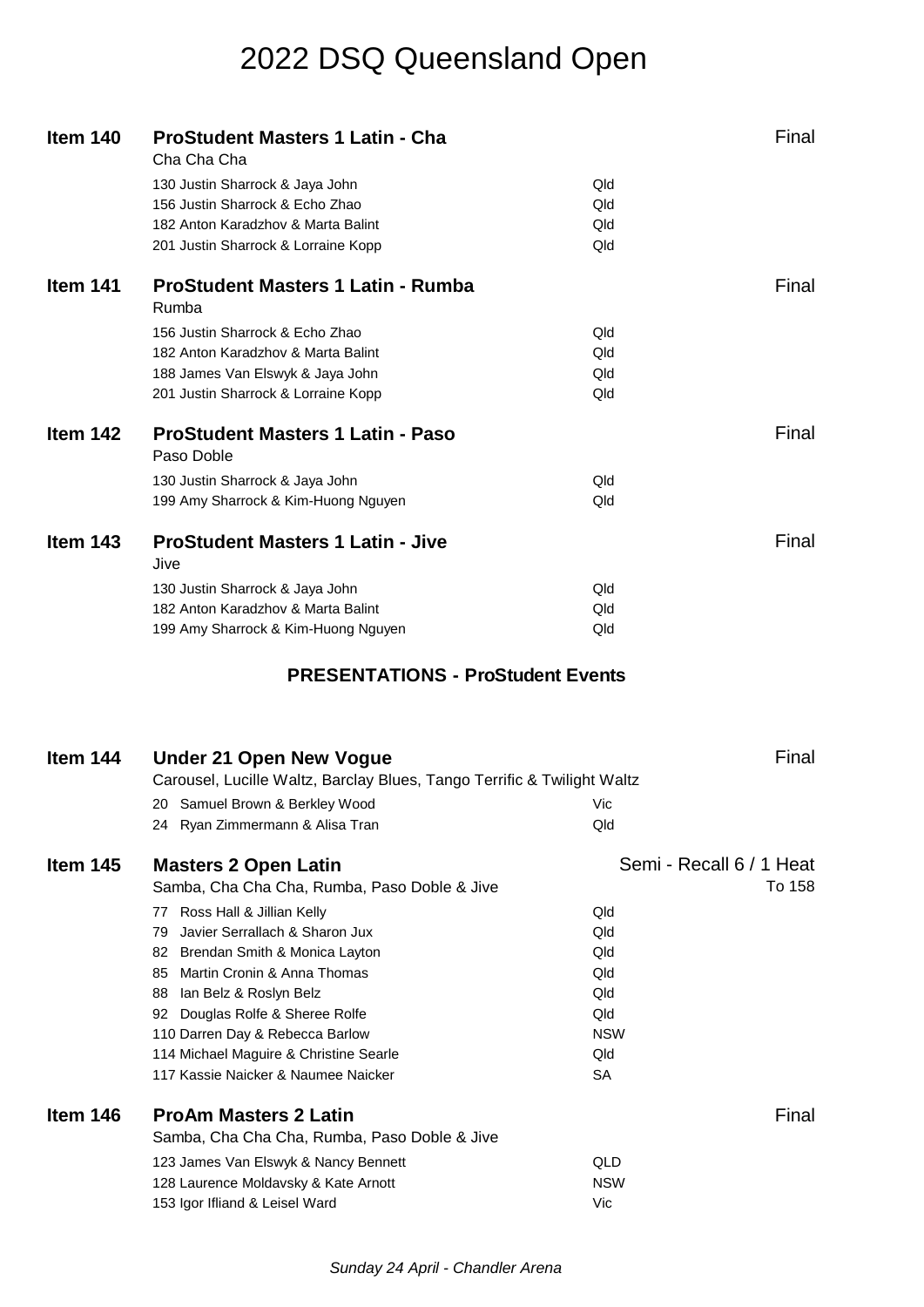|           | Item 147A CoachStudent Masters 2 Latin - Samba<br>Samba  |            | Final |
|-----------|----------------------------------------------------------|------------|-------|
|           | 164 Ronan Aston & Leisha Campbell                        | Qld        |       |
| Item 148B | <b>CoachStudent Adult Latin - Samba</b><br>Samba         |            | Final |
|           | 173 Christopher Christensen & Natasha Jeenah             | Qld        |       |
|           | 176 Jordan Kopp-Collins & Robert Murray                  | Qld        |       |
|           | 208 Shanelle Pearce & Tahlia McGee                       | Qld        |       |
|           | 209 Shanelle Pearce & Alison O'Connor                    | Qld        |       |
| ltem 149A | <b>CoachStudent Masters 2 Latin - Cha</b><br>Cha Cha Cha |            | Final |
|           | 164 Ronan Aston & Leisha Campbell                        | Qld        |       |
| Item 150B | <b>CoachStudent Adult Latin - Cha</b><br>Cha Cha Cha     |            | Final |
|           | 173 Christopher Christensen & Natasha Jeenah             | Qld        |       |
|           | 176 Jordan Kopp-Collins & Robert Murray                  | Qld        |       |
|           | 208 Shanelle Pearce & Tahlia McGee                       | Qld        |       |
|           | 209 Shanelle Pearce & Alison O'Connor                    | Qld        |       |
| Item 151  | <b>CoachStudent Masters 2 Latin - Rumba</b><br>Rumba     |            | Final |
|           | 164 Ronan Aston & Leisha Campbell                        | Qld        |       |
| Item 152A | <b>CoachStudent Adult Latin - Jive</b><br>Jive           |            | Final |
|           | 208 Shanelle Pearce & Tahlia McGee                       | Qld        |       |
|           | 209 Shanelle Pearce & Alison O'Connor                    | Qld        |       |
| Item 153B | <b>CoachStudent Masters 2 Latin - Jive</b><br>Jive       |            | Final |
|           | 163 Rhett Salmon & Maxine Cowey                          | Qld        |       |
|           | 164 Ronan Aston & Leisha Campbell                        | Qld        |       |
| Item 154  | <b>ProAm Masters 1 Latin</b>                             |            | Final |
|           | Samba, Cha Cha Cha, Rumba, Paso Doble & Jive             |            |       |
|           | 128 Laurence Moldavsky & Kate Arnott                     | <b>NSW</b> |       |
|           | 130 Justin Sharrock & Jaya John                          | Qld        |       |
|           | 153 Igor Ifliand & Leisel Ward                           | Vic        |       |
|           | 184 James Van Elswyk & Michelle Ong                      | Qld        |       |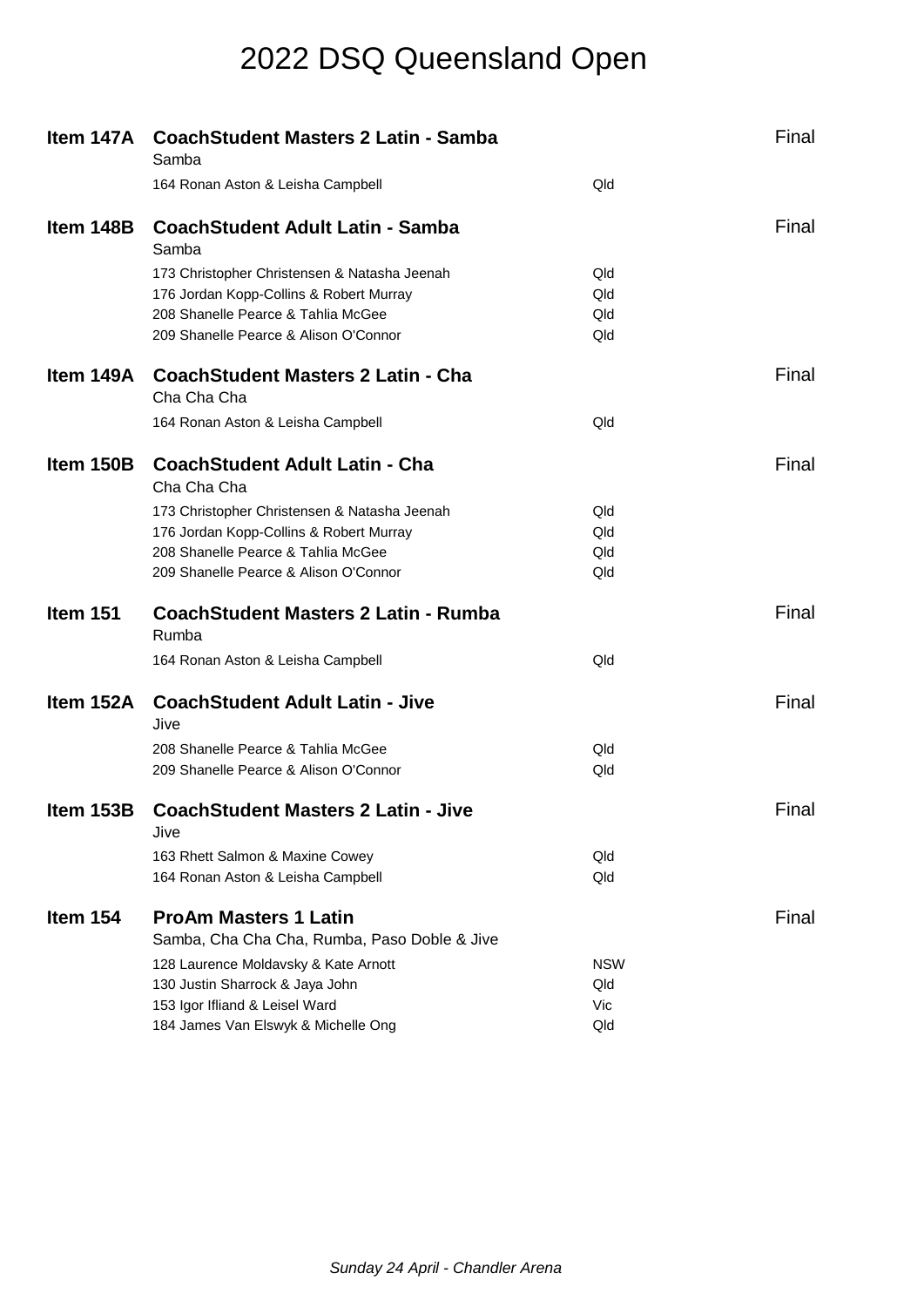| <b>Item 155</b> | <b>Masters 1 Open Latin</b>                                          | Semi - Recall 6 / 1 Heat |
|-----------------|----------------------------------------------------------------------|--------------------------|
|                 | Samba, Cha Cha Cha, Rumba, Paso Doble & Jive                         | To 175                   |
|                 | 59 Troy Haligowski & Anya Lyudmilina                                 | Qld                      |
|                 | 62 Jamie Rach & Emma Ellul                                           | Qld                      |
|                 | 79 Javier Serrallach & Sharon Jux                                    | Qld                      |
|                 | 82 Brendan Smith & Monica Layton                                     | Qld                      |
|                 |                                                                      | <b>NSW</b>               |
|                 | 110 Darren Day & Rebecca Barlow                                      |                          |
|                 | 114 Michael Maguire & Christine Searle                               | Qld                      |
|                 | 117 Kassie Naicker & Naumee Naicker                                  | <b>SA</b>                |
| Item 156        | <b>Under 21 Open Standard</b>                                        | Final                    |
|                 | Waltz, Tango, Viennese Waltz, Slow Foxtrot & Quickstep               |                          |
|                 | 20 Samuel Brown & Berkley Wood                                       | Vic                      |
|                 | 24 Ryan Zimmermann & Alisa Tran                                      | Qld                      |
|                 | <b>PRESENTATIONS - Graded Events</b>                                 |                          |
|                 |                                                                      |                          |
| <b>Item 157</b> | <b>ProAm Adult Latin</b>                                             | Final                    |
|                 | Samba, Cha Cha Cha, Rumba, Paso Doble & Jive                         |                          |
|                 |                                                                      |                          |
|                 | 150 Kevin Morellini & Joli Cranitch                                  | Qld                      |
| Item 158        | <b>Masters 2 Open Latin</b>                                          | Final                    |
|                 | Samba, Cha Cha Cha, Rumba, Paso Doble & Jive                         | From 145                 |
|                 |                                                                      |                          |
| <b>Item 159</b> | <b>ProAm Under 21 Latin</b>                                          | Final                    |
|                 |                                                                      |                          |
|                 | Samba, Cha Cha Cha, Rumba, Paso Doble & Jive                         |                          |
|                 | 129 Amy Sharrock & Lilianna Mar                                      | Qld                      |
|                 | 152 Blair Petterd & Meribelle Radvan                                 | Qld                      |
|                 | 154 Justin Sharrock & Annie Laver-Mengede                            | Qld                      |
| Item 160        | <b>Under 21 Open Latin</b>                                           | Final                    |
|                 | Samba, Cha Cha Cha, Rumba, Paso Doble & Jive                         |                          |
|                 | 20 Samuel Brown & Berkley Wood                                       | Vic                      |
|                 | David Vinokur & Dasha Vinokur<br>21                                  | Qld                      |
| Item 161        | <b>Professional New Vogue</b>                                        | Semi - Recall 6 / 1 Heat |
|                 | Lucille Waltz, Barclay Blues, Tango Terrific, Carousel & Swing Waltz | To 177                   |
|                 | 10 James Van Elswyk & Jody Rollason                                  | QLD                      |
|                 | Mitchell Wakeham & Sirena McVicar<br>12                              | Qld                      |
|                 | Daniel Buckley & Scarlett Wheatley<br>14                             | Qld                      |
|                 | 15 Robert Chaffey & Kelly Friswell                                   | Qld                      |
|                 |                                                                      |                          |
| Item 162        | <b>Masters 3 Open Latin</b>                                          | Final                    |
|                 | Samba, Cha Cha Cha, Rumba & Jive                                     | From 135                 |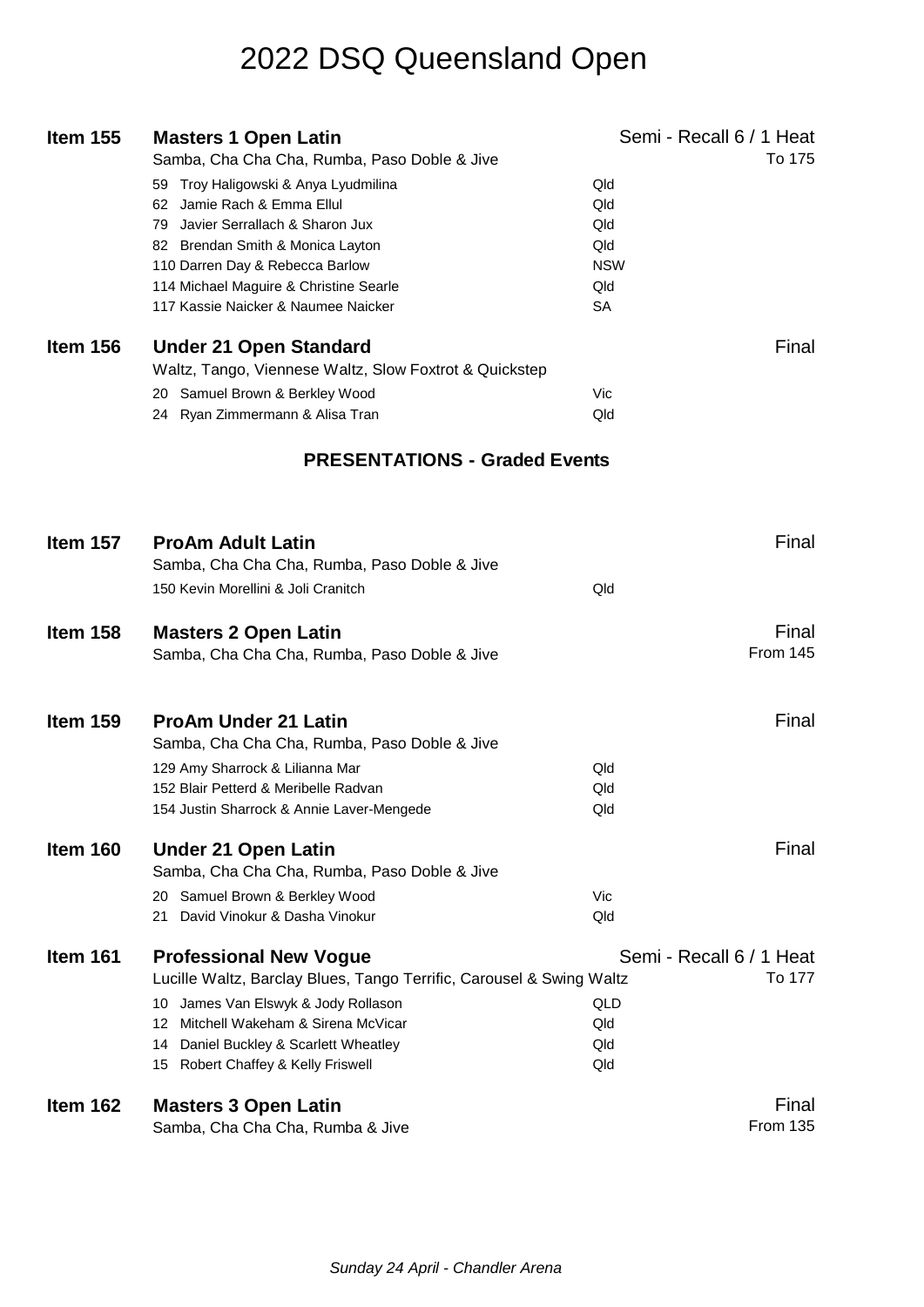| Item 163 | <b>Adult Open Latin</b><br>Samba, Cha Cha Cha, Rumba, Paso Doble & Jive                                                                                                                           | Semi - Recall 6 / 1 Heat<br>To 178                   |
|----------|---------------------------------------------------------------------------------------------------------------------------------------------------------------------------------------------------|------------------------------------------------------|
|          | Samuel Brown & Berkley Wood<br>20<br>David Vinokur & Dasha Vinokur<br>21<br>Tyryn Curry & Nicole Brown<br>30<br>Chathura Dissanayake & Manjarie Piumalie<br>32                                    | Vic<br>Qld<br>Qld<br>Qld                             |
|          | Joshua O'Grady & Stephanie Cappas<br>35<br>Ronan Aston & Chloe Rixon<br>37<br>Nicholas Eades & Alice Webster<br>38<br>Adam Lazzaroni & Belinda Smith<br>39<br>Michael Wilson & Luisa Lekkas<br>49 | New Zealand<br>Qld<br>Qld<br>Qld<br><b>NSW</b>       |
| Item 164 | <b>Professional Standard</b><br>Waltz, Tango, Viennese Waltz, Slow Foxtrot & Quickstep<br>David Smith & Hannah McClellan<br>11<br>Daniel Buckley & Scarlett Wheatley<br>14                        | Semi - Recall 6 / 1 Heat<br>To 172<br>England<br>Qld |

#### **PRESENTATIONS - Remaining events**

#### **Break**

#### **EVENING SESSION**

#### **Opening and Adjudicators Presentation**

| Item 165 | <b>ProAm Masters 3 Latin</b><br>Samba, Cha Cha Cha, Rumba, Paso Doble & Jive           |            | Final   |
|----------|----------------------------------------------------------------------------------------|------------|---------|
|          | 123 James Van Elswyk & Nancy Bennett                                                   | QLD        |         |
|          | 128 Laurence Moldavsky & Kate Arnott                                                   | <b>NSW</b> |         |
|          | 131 Justin Sharrock & Carol Jelley                                                     | Qld        |         |
|          | 145 Igor Ifliand & Julie Smith                                                         | Vic.       |         |
|          | 151 Blair Petterd & Jennifer Jones                                                     | Qld        |         |
| Item 166 | <b>Masters 2 Open Standard</b>                                                         |            | Final   |
|          | Waltz, Tango, Viennese Waltz, Slow Foxtrot & Quickstep                                 |            | From 88 |
| Item 167 | <b>Adult Open New Vogue</b>                                                            |            | Final   |
|          | Twilight Waltz, Excelsior Schottishe, Tango Terrific, Carousel & Tracie<br>Leigh Waltz |            | From 97 |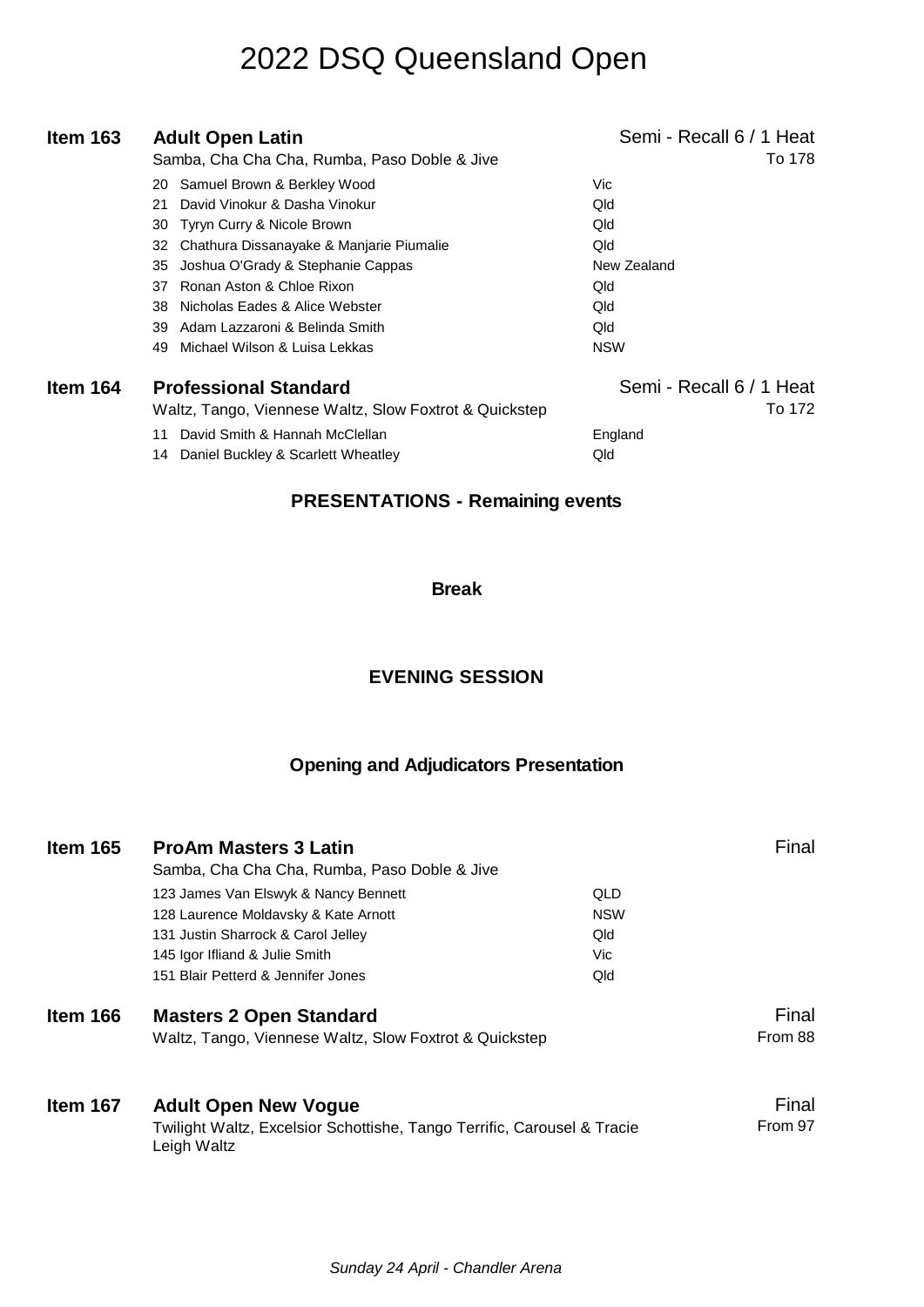| Item 168        | <b>ProAm Adult Standard</b><br>Waltz, Tango, Viennese Waltz, Slow Foxtrot & Quickstep<br>125 Justin Sharrock & Tamara Casperson<br>139 Natalie Perry & Siu Mo Zephyr Yip<br>140 Richard Perry & Karen Chan<br>144 James Van Elswyk & Kaliah Webb<br>150 Kevin Morellini & Joli Cranitch      | Qld<br>Qld<br>Qld<br>Qld<br>Qld        | Final                    |
|-----------------|----------------------------------------------------------------------------------------------------------------------------------------------------------------------------------------------------------------------------------------------------------------------------------------------|----------------------------------------|--------------------------|
| Item 169        | <b>Masters 1 Open Standard</b><br>Waltz, Tango, Viennese Waltz, Slow Foxtrot & Quickstep                                                                                                                                                                                                     |                                        | Final<br><b>From 106</b> |
|                 | <b>PRESENTATIONS &amp; Honours Dances</b>                                                                                                                                                                                                                                                    |                                        |                          |
| <b>Item 170</b> | <b>Masters 3 Open New Vogue</b><br>Barclay Blues, La Bomba, Carousel & Lucille Waltz                                                                                                                                                                                                         |                                        | Final<br>From 68         |
| <b>Item 171</b> | <b>ProAm Masters 2 Standard</b><br>Waltz, Tango, Viennese Waltz, Slow Foxtrot & Quickstep<br>127 Mark Perkovich & Robyn Watts<br>135 Rhett Salmon & Francesca Beresford<br>137 Justin Sharrock & Karen Schmidt<br>141 Richard Perry & Michelle Cummins<br>151 Blair Petterd & Jennifer Jones | <b>NSW</b><br>Qld<br>Qld<br>Qld<br>Qld | Final                    |
| Item 172        | <b>Professional Standard</b><br>Waltz, Tango, Viennese Waltz, Slow Foxtrot & Quickstep                                                                                                                                                                                                       |                                        | Final<br>From 164        |
| Item 173        | <b>Masters 2 Open New Vogue</b><br>Twilight Waltz, Excelsior Schottishe, Tango Terrific, Lucille Waltz &<br>Carousel                                                                                                                                                                         |                                        | Final<br>From 96         |
| Item 174        | <b>Adult Open Standard</b><br>Waltz, Tango, Viennese Waltz, Slow Foxtrot & Quickstep                                                                                                                                                                                                         |                                        | Final<br>From 104        |

#### **PRESENTATIONS & Honours Dance**

| <b>Item 175</b> | <b>Masters 1 Open Latin</b>                  | Final    |
|-----------------|----------------------------------------------|----------|
|                 | Samba, Cha Cha Cha, Rumba, Paso Doble & Jive | From 155 |